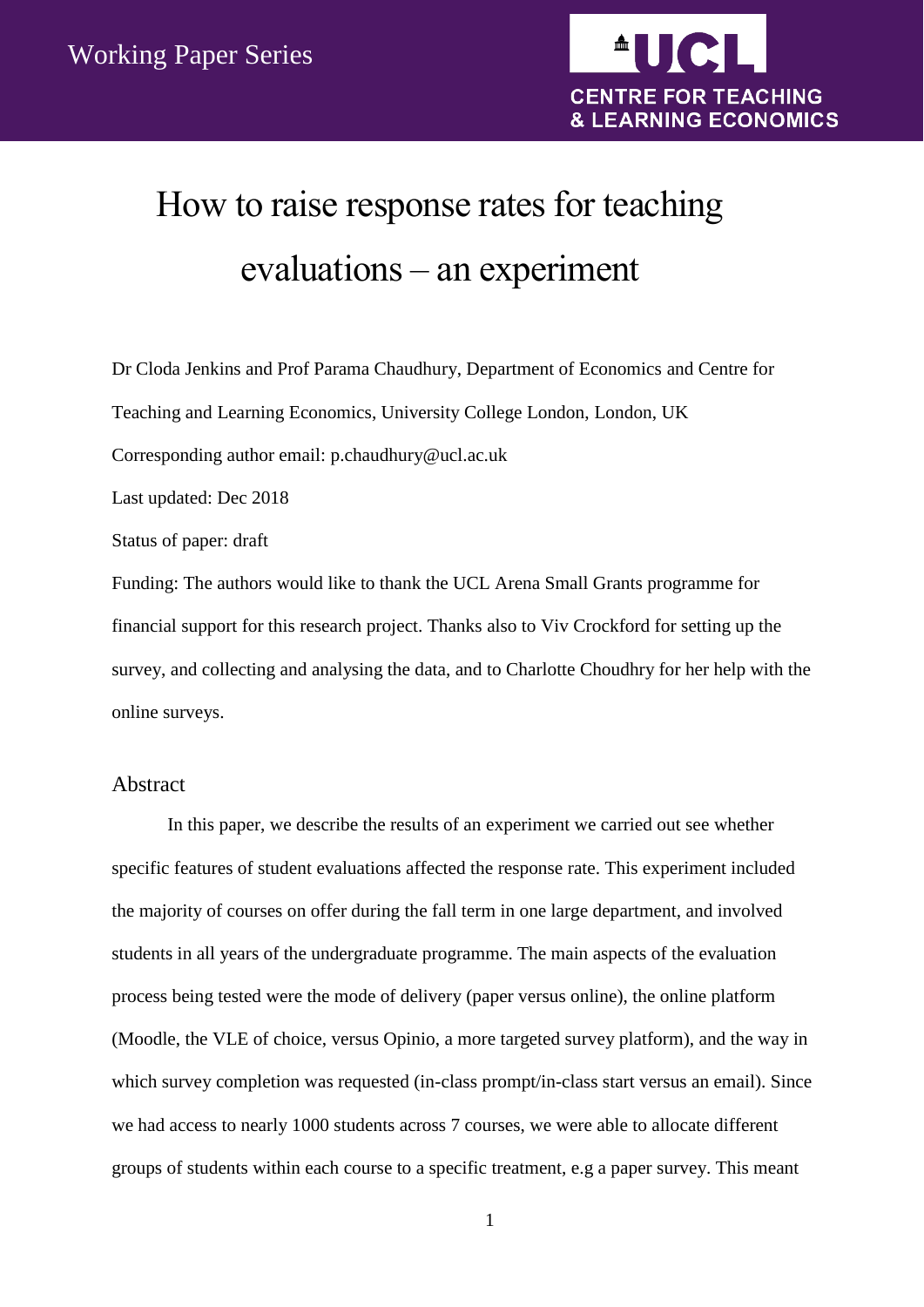that we were able to control for some of the standard issues arising in such a study, including type of course, student's year of study, instructor and class size. One of the most interesting findings was that response rates could be increased significantly - almost to the level of paper surveys - with an in-class prompt for an online survey.

# <span id="page-1-0"></span>Keywords

teaching evaluations; survey design; response rates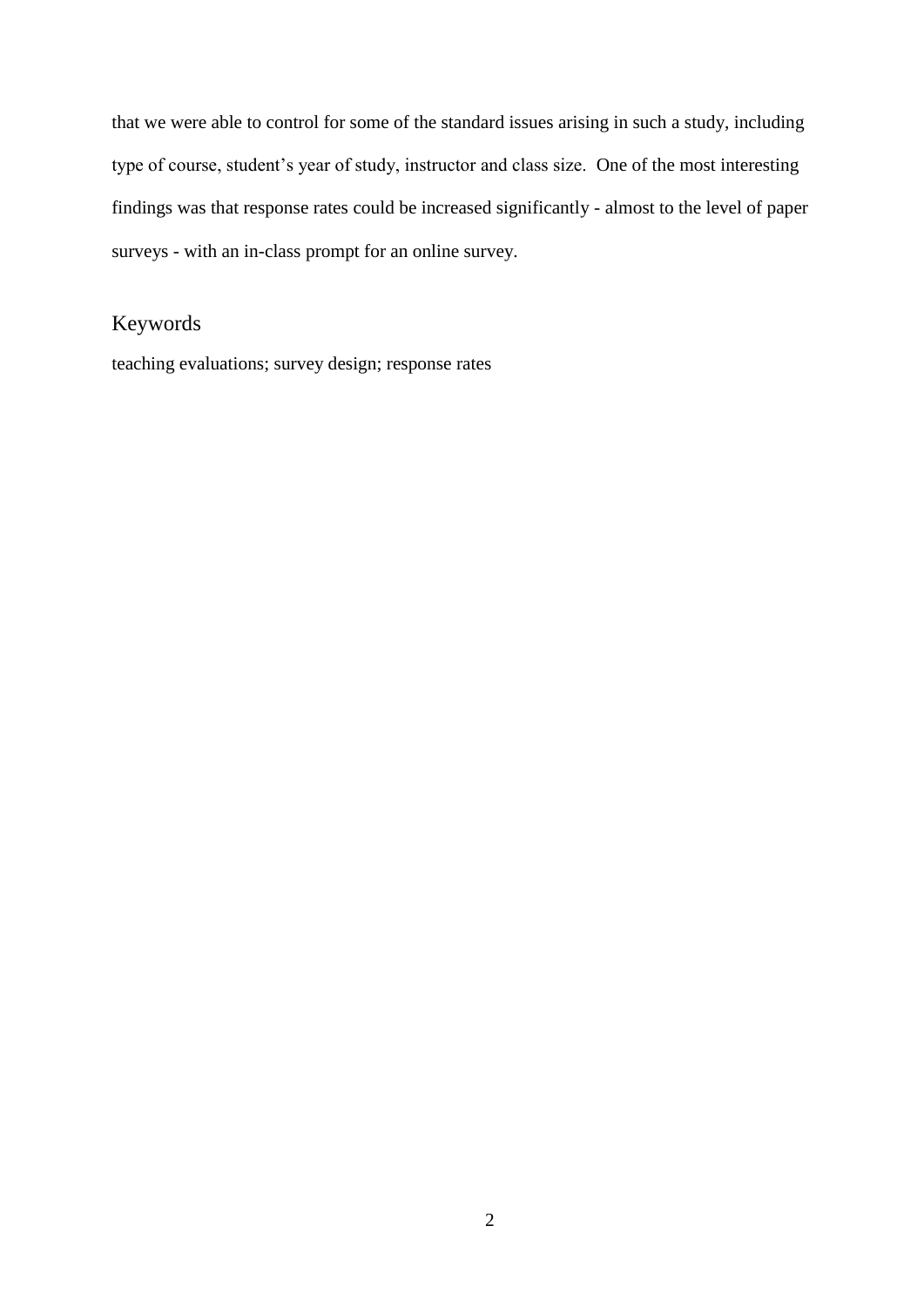# Contents

| Section 3: Improving communication between lecturers and students11 |  |
|---------------------------------------------------------------------|--|
|                                                                     |  |
|                                                                     |  |
|                                                                     |  |
|                                                                     |  |
|                                                                     |  |
|                                                                     |  |
|                                                                     |  |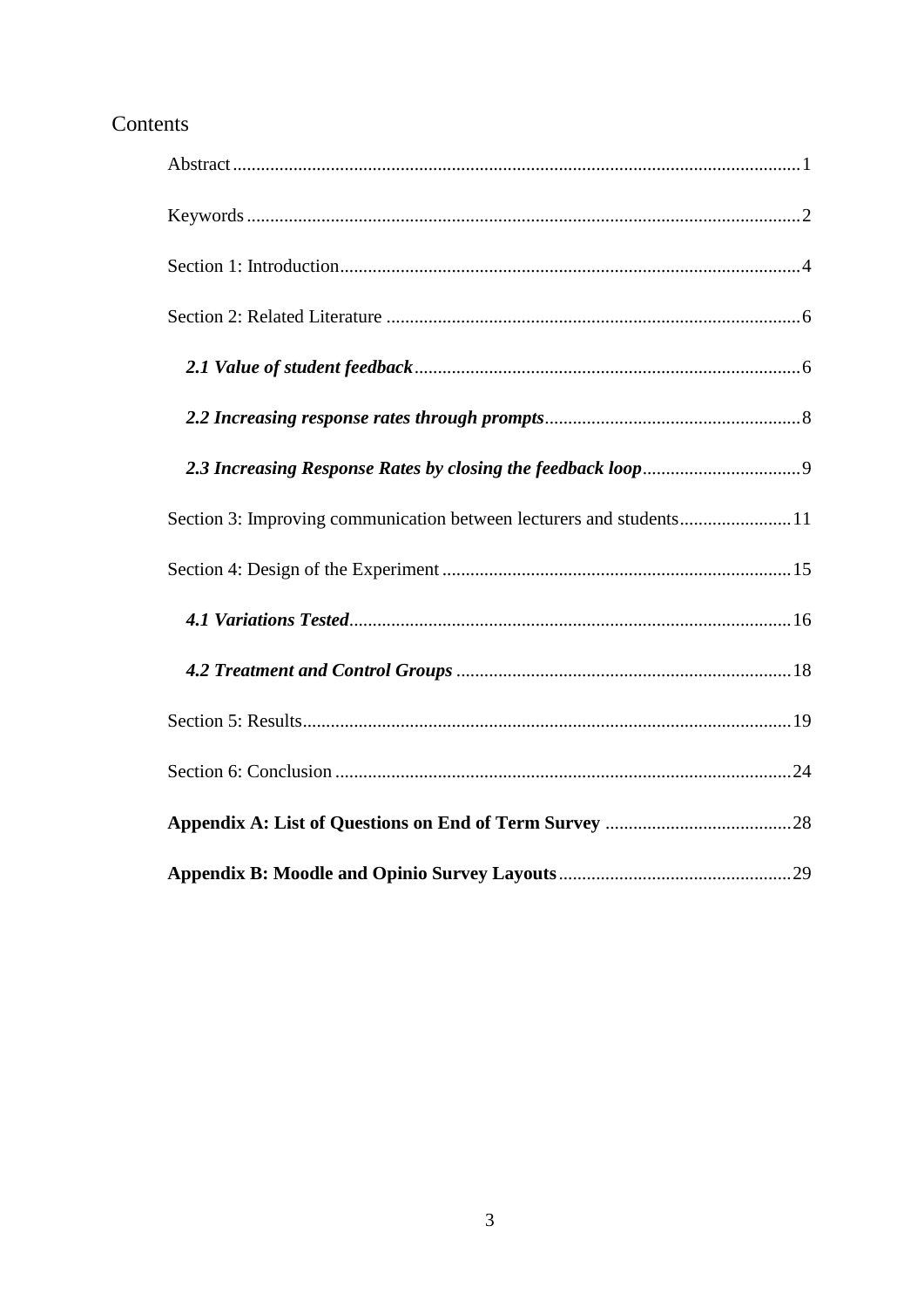### <span id="page-3-0"></span>Section 1: Introduction

One of the most effective ways for teachers to receive feedback on their teaching is through student evaluations. There has been much discussion about the value of these evaluations for measuring teaching quality and student learning gain (Weinberg, Hashimoto, & Fleisher, 2009) (Feistauer & Richter, 2017) (Uttl, White, & Gonzalez, 2017). Independent of these debates, it is clear that such feedback can have an important influence on a teacher's reflections on the teaching and learning process in their course. The effectiveness of this feedback channel depends on the representativeness of the responses, and therefore having a sufficiently high response rate is very important. In this paper, we describe an experiment aimed at testing various measures to increase response rates. These measures range from variations in the length of the survey to different platforms for delivering the survey.

We studied a large world-renowned economics department in the UK with one of the largest undergraduate programmes in the university. Admission to the undergraduate economics degrees offered by the department is highly competitive, while the research profile of the department has been consistently high across the world. The standard undergraduate degree is three years long, with students taking the majority of their courses in the department as is typical in the British system. A handful of students opted for a four year variant of the main degree, in which one year is spent studying abroad. Each cohort (combining the two variants of the undergraduate degree) is about 300 strong, and average class size ranges from 250 or more in the mandatory core courses down to about 25-30 in some of the smaller optional courses. Given the high profile of the department, students expect a high-quality education, but the size of the classes makes it quite difficult to get feedback on the teaching and learning experience. This is particularly problematic as annual tuition fees for UK and EU domiciled students at state universities tripled to £9000 (about \$14000) in 2012 and since then, students have become more focused on value for money.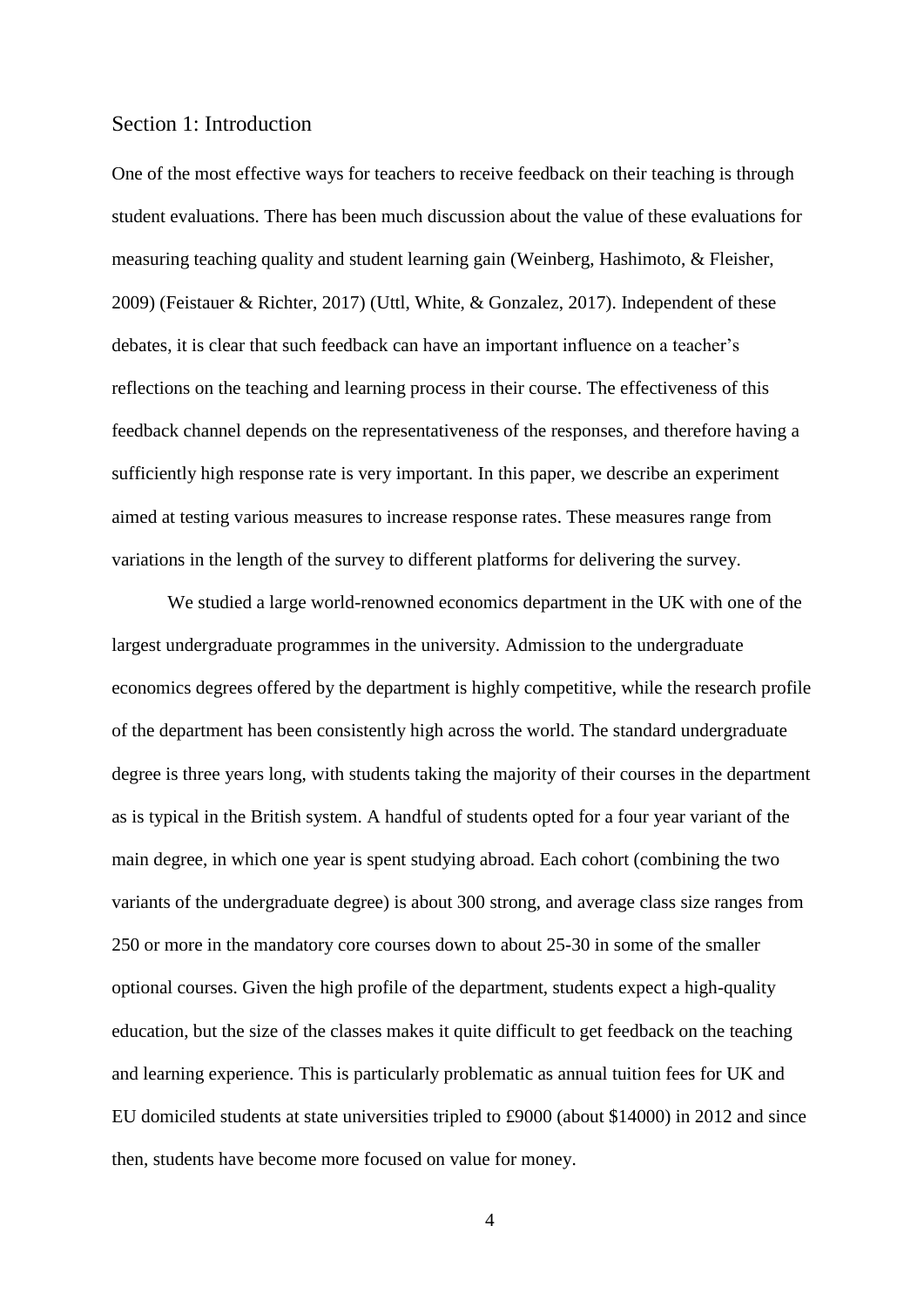Like many other institutions with large cohorts, the university we studied has gradually moved away from paper evaluations, handed out by lecturers and collected by the students themselves to preserve anonymity, towards online surveys. At the same time, it has developed a greater online teaching and learning presence, in particular for the delivery of course materials. The department uses Moodle as the Virtual Learning Environment, and most courses have an active presence on Moodle, where lecture slides are posted, coursework is posted and submitted and through which, emails are sent and received. For this reason, Moodle surveys have been considered a favoured option to deliver course evaluations. However other online platforms have been explored as well and this was one of the main variants we tested in our experiment.

Finally, as the department has moved from paper to online surveys, the length of the survey has increased as well. This is partly due to administrative data requirements, but also partly due to the changing nature of the teaching and learning process. New questions are added to cover a new aspect of teaching, e.g. the recording of lectures, but this is often in addition to existing questions. Part of the rationale for our study was to look at the structure of the survey to determine whether both the length and the content were appropriate for the needs of the department and the students. As length and structure of a survey clearly influences response rates, this was an important part of our study.

In the next section, we review the literature on the value of student feedback and on various methods to improve response rates. This provides the background against which we designed our experiment. Section 3 describes the initial research we carried out by talking to various stakeholders about the specific context of student evaluations in our setting. In Section 4, we describe the framework of the experiment itself, including the variants tested and the setup of the control and treatment groups. The results of the experiment are presented in Section 5, while Section 6 concludes.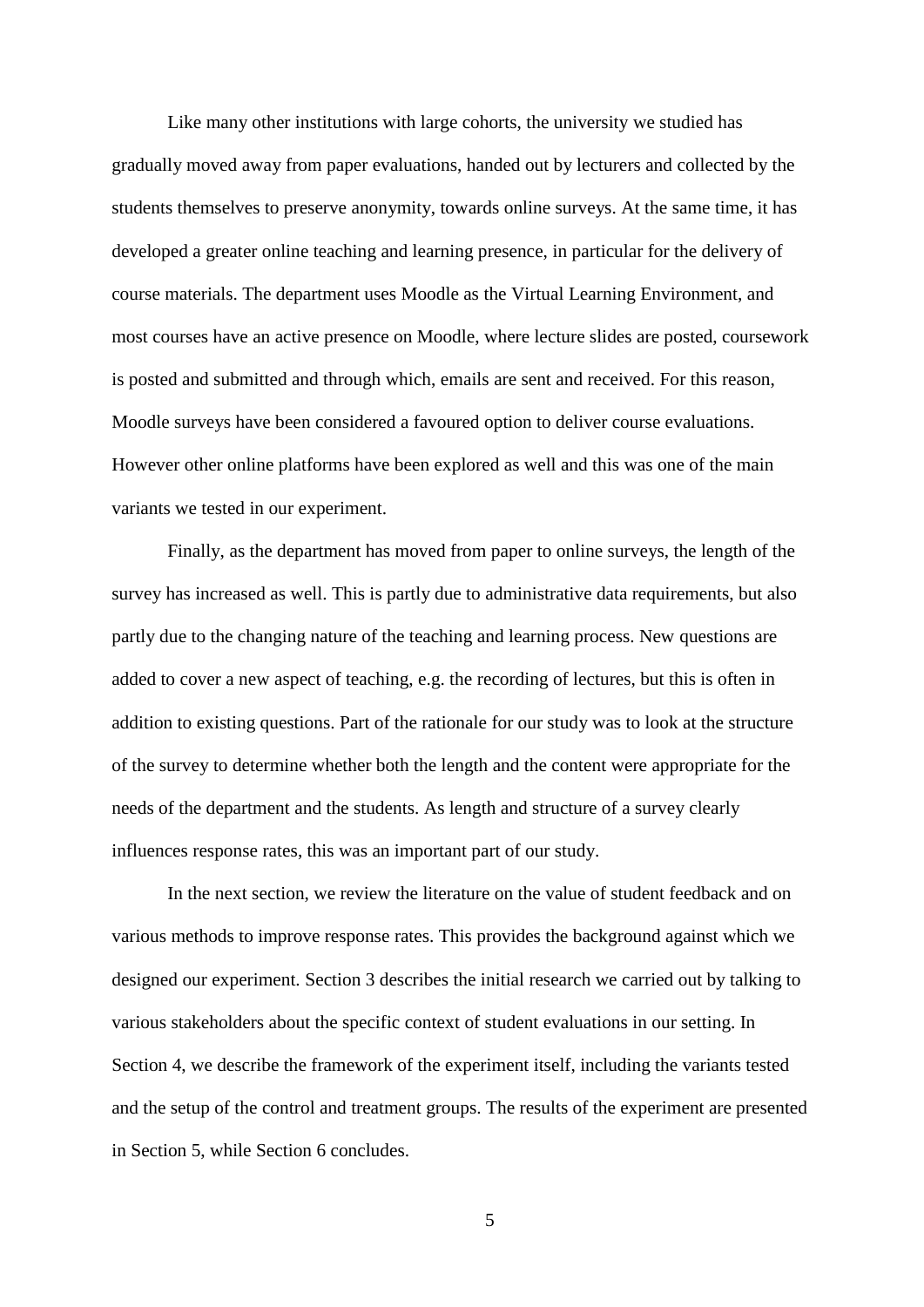# <span id="page-5-0"></span>Section 2: Related Literature

In this section, we discuss the literature on the value of student feedback and the various methods tested to raise response rates in these surveys. Our experiment focuses on how to improve responses rates, recognising that the value of the feedback to a teacher depends on how representative it is. It is also important to consider our experiment in the context of wider discussion on whether feedback from surveys adequately reflects the quality of the teaching and learning experience. The significance of this research is also amplified by the increased role of student evaluations in policy-making, most notably with the introduction in the UK of the Teaching Excellence and Student Outcomes Framework  $(TEF)^1$ .

#### <span id="page-5-1"></span>*2.1 Value of student feedback*

<u>.</u>

Feedback from students is used in higher education for different purposes including as input to a teacher's appraisal, as a wider metric of degree programme or Department quality and by individual teachers as a source of information on how to improve a course (Mertova & Nair, 2011) (Brockx, Mortelmans, & Spooren, 2013) (Kadhila & Nyathi, 2015). In the department we study, the focus is on the value of student feedback for the individual lecturer in the course. Like most higher education instititutions, the department uses an end-of-course evaluation that involves a series of questions scored on a Likert Scale as well as open-ended questions for student comments (Becker & Watts, 1999).

The value of feedback to the teachers is dependent on the (perceived) effectiveness of the evaluation system and the quality of responses; often measured in terms of response rates and completion rates for those who respond. Nair and Mertova (2011) note that in many cases lecturers are dismissive of, or resistant to, feedback because of questions about the

<sup>&</sup>lt;sup>1</sup> Further information on the TEF can be found on the Office for Students website: [https://www.officeforstudents.org.uk/advice-and-guidance/teaching/what-is-the-tef/.](https://www.officeforstudents.org.uk/advice-and-guidance/teaching/what-is-the-tef/)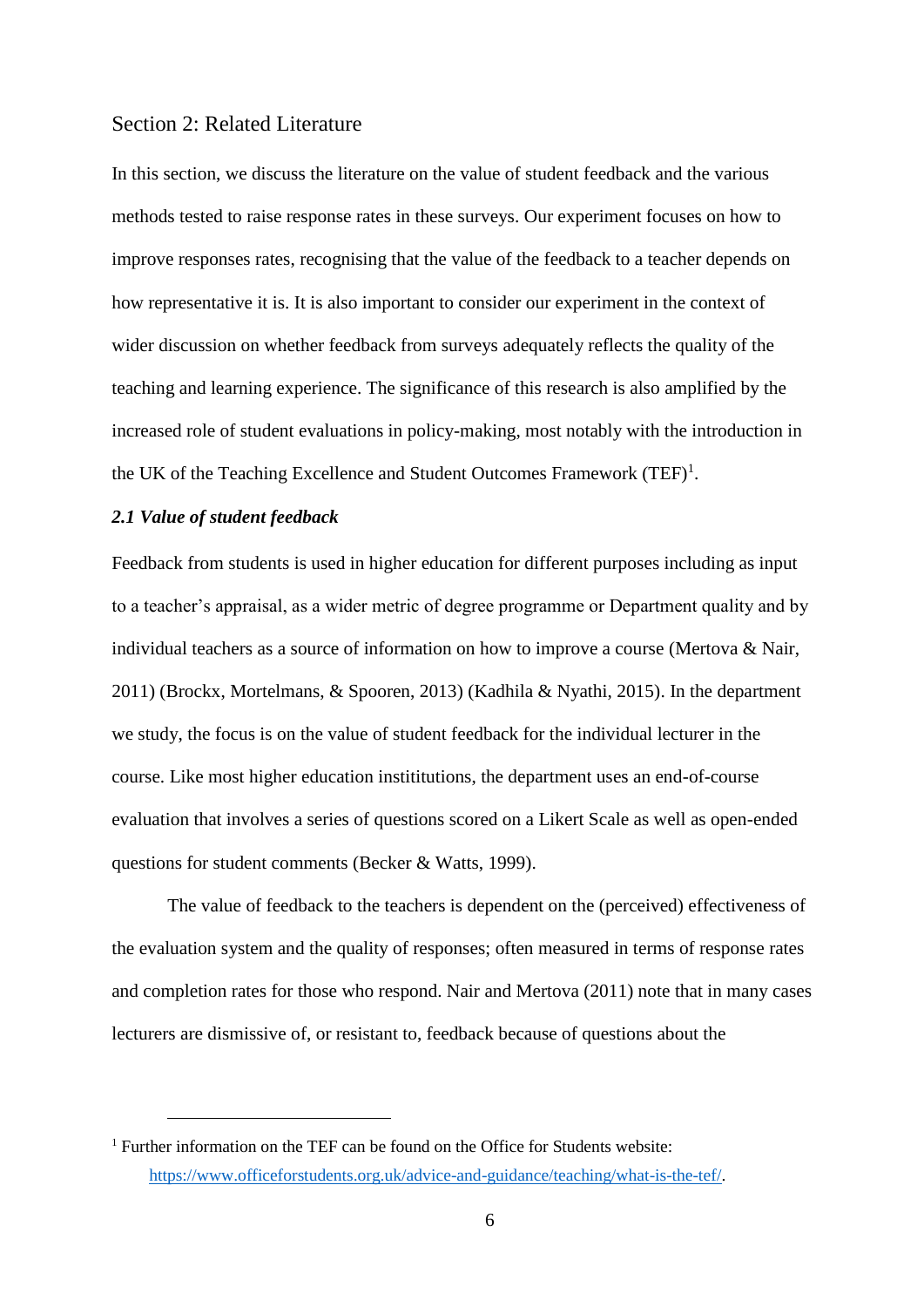effectiveness of the evaluation process. In many cases, particularly in economics, teachers raise concerns about the impact of low response rates and sample selection bias on the quality of the data. There are also concerns about the extent to which scores relate more to personal characteristics of the teacher (e.g. race and gender) than to teaching productivity (Allgood, Walstad, & Siegfried, 2015). Lecturers may also have less interest in the feedback if the process is overly bureaucratic and cumbersome and, in parallel, is disconnected from teaching on the ground (Harvey, 2011). For example, general surveys are unlikely to provide a teacher with feedback on the value of technologies used in the classroom or on how students perceived carefully designed assignments (Becker & Watts, 1999). Some teachers may question whether the undergraduate students are in a reasonable position to assess quality of teaching but others emphasise that students are well placed to provide the feedback on the student experience of teaching quality (Kadhila & Nyathi, 2015). Allgood et al (2015) emphasise that the feedback is more likely to be considered relevant if it impacts on behaviour of individual teachers or of the department more widely (Allgood, Walstad, & Siegfried, 2015). The higher the response rate, the more likely it is that a course teacher will make use of the feedback received.

Students, who may view themselves as consumers of a service, are likely to view feedback in different ways to lecturers (Mertova & Nair, 2011). For example they may have a different perspective on what good teaching is and as a result interpret questions differently to those that design them (Brockx, Mortelmans, & Spooren, 2013). They may use feedback data on a course to inform their decisions on what courses to choose or even what institution to attend. Students may not complete surveys if they become cynical about how information provided is used, if at all (Kadhila & Nyathi, 2015). This is increasingly likely to arise as institutions collect more and more data and students do not understand how that data is used (Harvey, 2011). The quality of responses received, and the response rate itself, will depend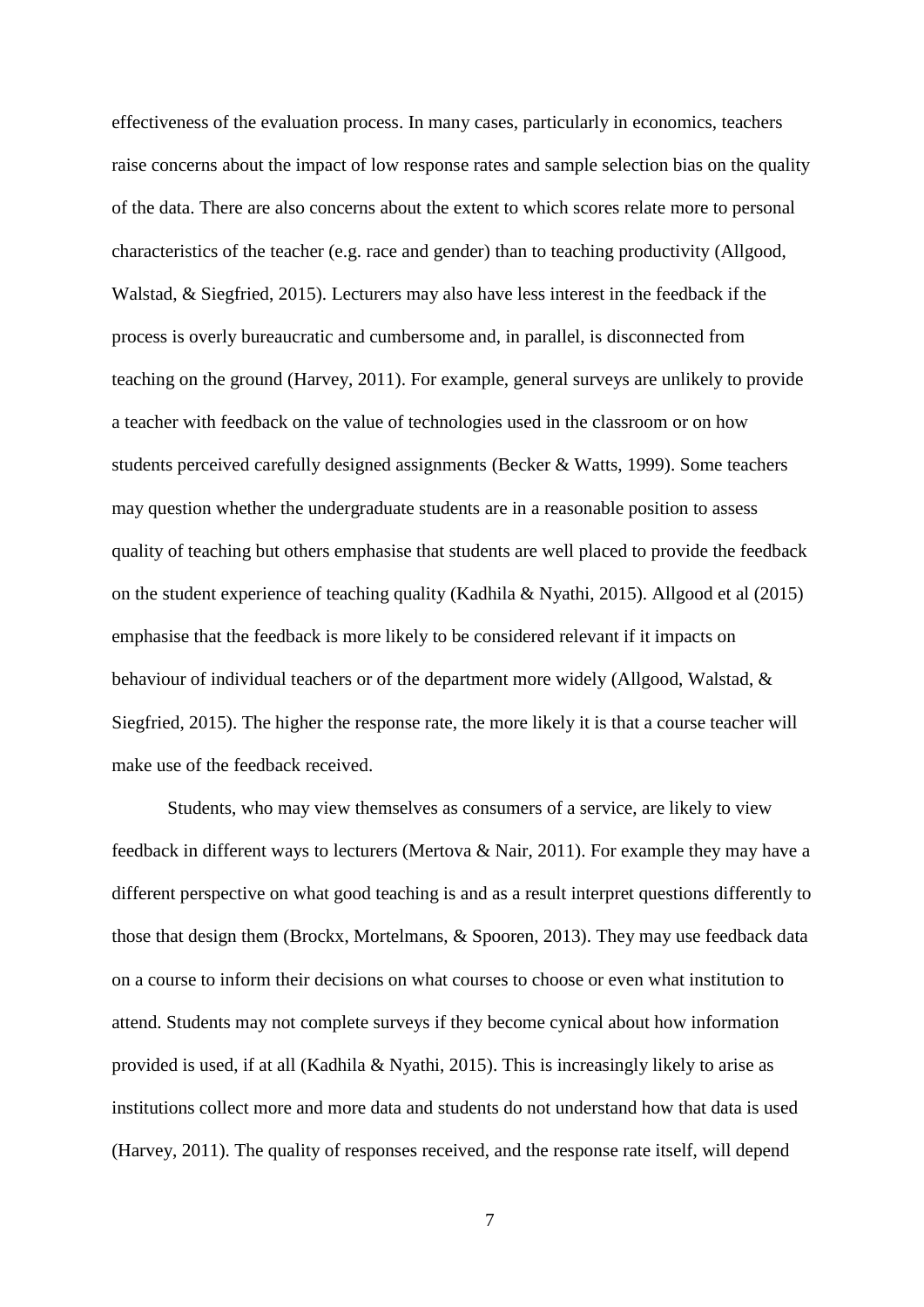on student perceptions of the extent to which teachers, and others within a Department, take the responses seriously and make use of the feedback. As noted earlier, this will depend on the response rate highlighting the need to find ways to encourage students to complete the feedback.

#### <span id="page-7-0"></span>*2.2 Increasing response rates through prompts*

Paper-based surveys in the classroom have high response rates because of the captive audience but are time-consuming, may raise concerns about anonymity and have high administrative processing costs. Online or web-based survey are known to have lower response rates, potentially but not necessarily making results less reliable, but have benefits in terms of anonymity, no time constraints or lost class time, flexibility for different types of learning environments and administrative efficiencies (Bennett & Nair, 2011). There is also evidence that students take more time to give longer responses to open-ended questions online (Anderson, Cain, & Bird, 2005). Mean response rates may not be unduly affected by lower response rates online, even if standard errors are affected (DeLoach, 2012).

Bennett and Nair (2011) emphasise that low response rates are often correlated with inaction by those who carry out the survey. They suggest that the downsides can be managed by developing strategies alongside the online survey to prompt students to participate. These strategies can include, for example, sending reminder emails or requiring completion before access is provided to other information online (Norris & Conn, 2005). Students should also be told why the feedback is being collected and how it will be used (Kadhila & Nyathi, 2015). The literature comparing paper-based versus online tends to assume that online is not 'in class'.

Bennett and Nair (2011) also discuss the case for explicit incentives to encourage participation but suggest that the evidence on value is inconclusive and note that depending on the design of the incentives ethical issues may arise. The authors also emphasise that those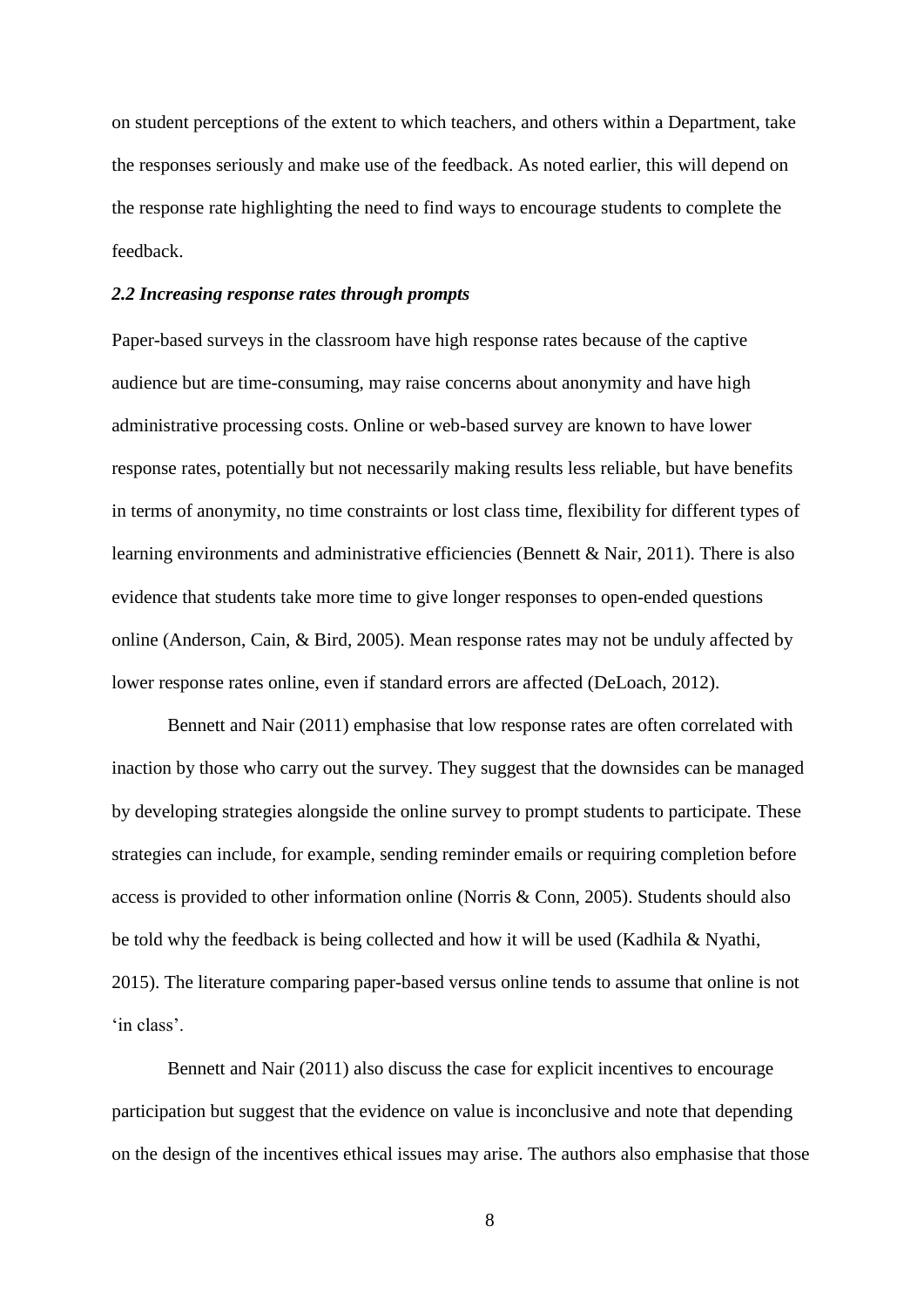completing the survey will require reassurance about confidentiality and anonymity and more generally will be more likely to respond if they expect that their feedback will be responded to and considered valuable. Communication between lecturers, students and any administrative team involved with the survey is key to increasing response rates to online surveys.

Students are also more likely to participate if the questions asked provide students with the opportunity to give feedback that they think matters. Providing the opportunity to present more reflective comments in open questions may provide more incentive to students to complete and in many cases result in valuable practical ideas for the teacher (Harvey, 2011).

# <span id="page-8-0"></span>*2.3 Increasing Response Rates by closing the feedback loop*

Much of the literature emphasises that for the feedback to be considered worthwhile and credible by the students they must see those receiving the feedback acting on it in a meaningful way (Mertova  $\&$  Nair, 2011). For example, it has been suggested that teachers should motivate students to complete feedback by explaining to them what actions have been taken in response to prior feedback (Mertova & Nair, 2011) (Kadhila & Nyathi, 2015). This can happen at individual course-level and, where relevant, as part of wider department/programme or institution decision-making. Assessing the data, responding to the findings and explaining the response to the students increases confidence in the results and should encourage future participation (Mertova & Nair, 2011).

Unfortunately, evidence in economics departments is that instructors do not use evaluations to change their courses (DeLoach, 2012). Economics teachers may need guidance and support in this area; for example through effective peer reviews and training from colleagues more actively engaged in this type of process. Providing incentives to teachers to engage is also important, particularly where teaching evaluations do not play a formal role in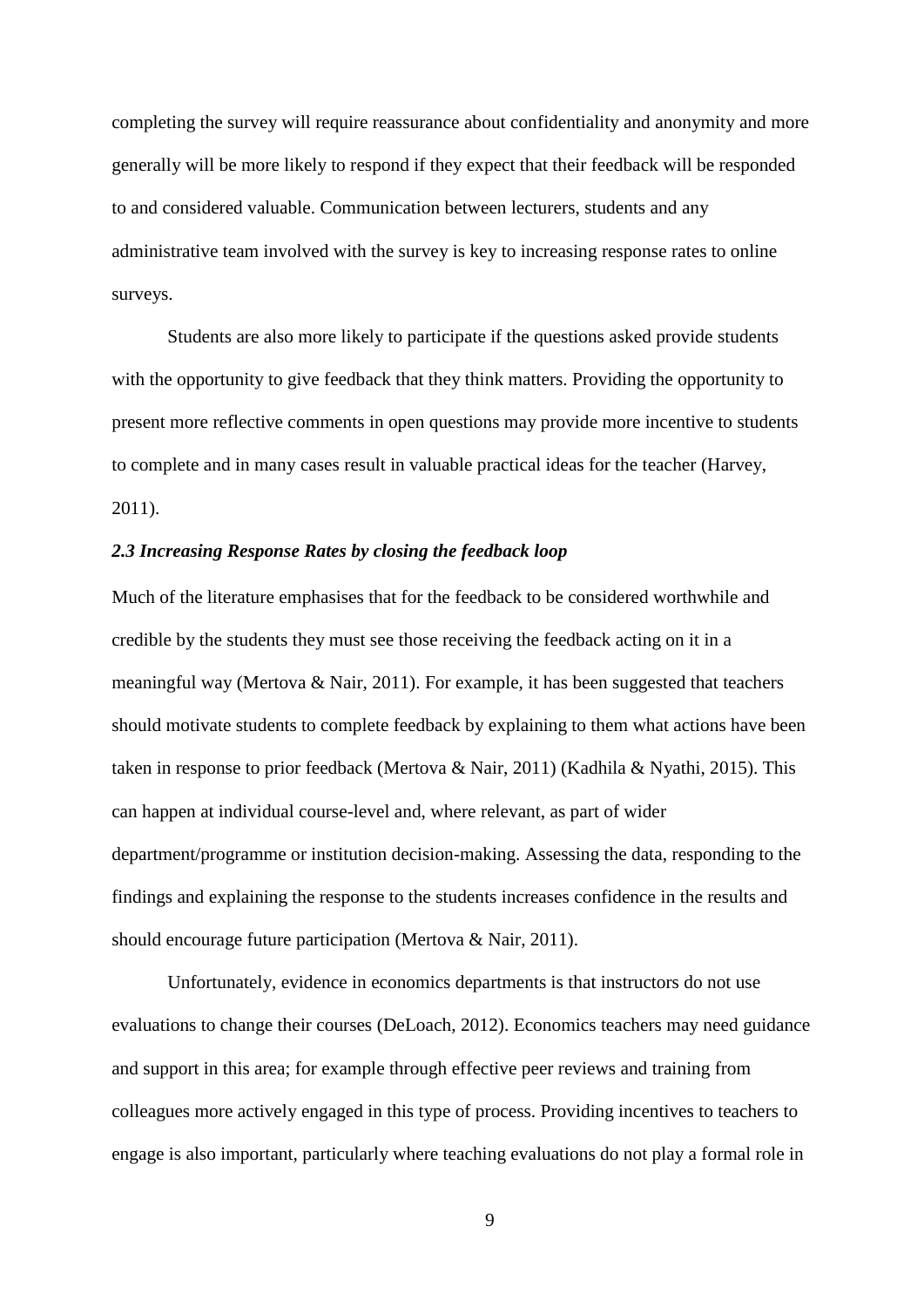salary, promotion or tenure decisions. More could also be done at department or institution level to ensure that there are systems in place for collecting, analysing and using the feedback received. For example, departments could prepare and publish evaluation reports, identify key action plans and consult on proposed actions with students (Kadhila & Nyathi, 2015).

Students are more likely to see the value of giving feedback if they receive quality feedback themselves during a course (Harvey, 2011). This is because they will generally be more motivated and engaged learners. Teachers will also need support and training to help them develop skills on giving feedback and reflecting on feedback received from students (Harvey, 2011). Lecturers or institutions that develop a reputation for taking the feedback cycle seriously are more likely to observe student engagement with the surveys (Harvey, 2011).

Evidence from research on surveys in Monash University, University of Western Australia and Oxford University also showed the importance of teachers communicating throughout the process with students; before, during and after the survey (Mertova  $\&$  Nair, 2011). There are also discussions about whether questionnaires or other surveys are the best ways of collecting feedback. Direct dialogue between lecturer and student could be more useful, for example informally in lecture, through informal events, using online tools including blogs and discussion forums, from committee discussions with student representatives or through focus groups (Harvey, 2011). There is value in using these tools alongside any required formal questionnaires so long as the lecturer continues to demonstrate their value by taking action and explaining responses to feedback received (Harvey, 2011). Multiple strategies working together is likely to be most effective (Harvey, 2011). In the next section we explain how we used the implications of this research to design the optimal structure of our teaching evaluations.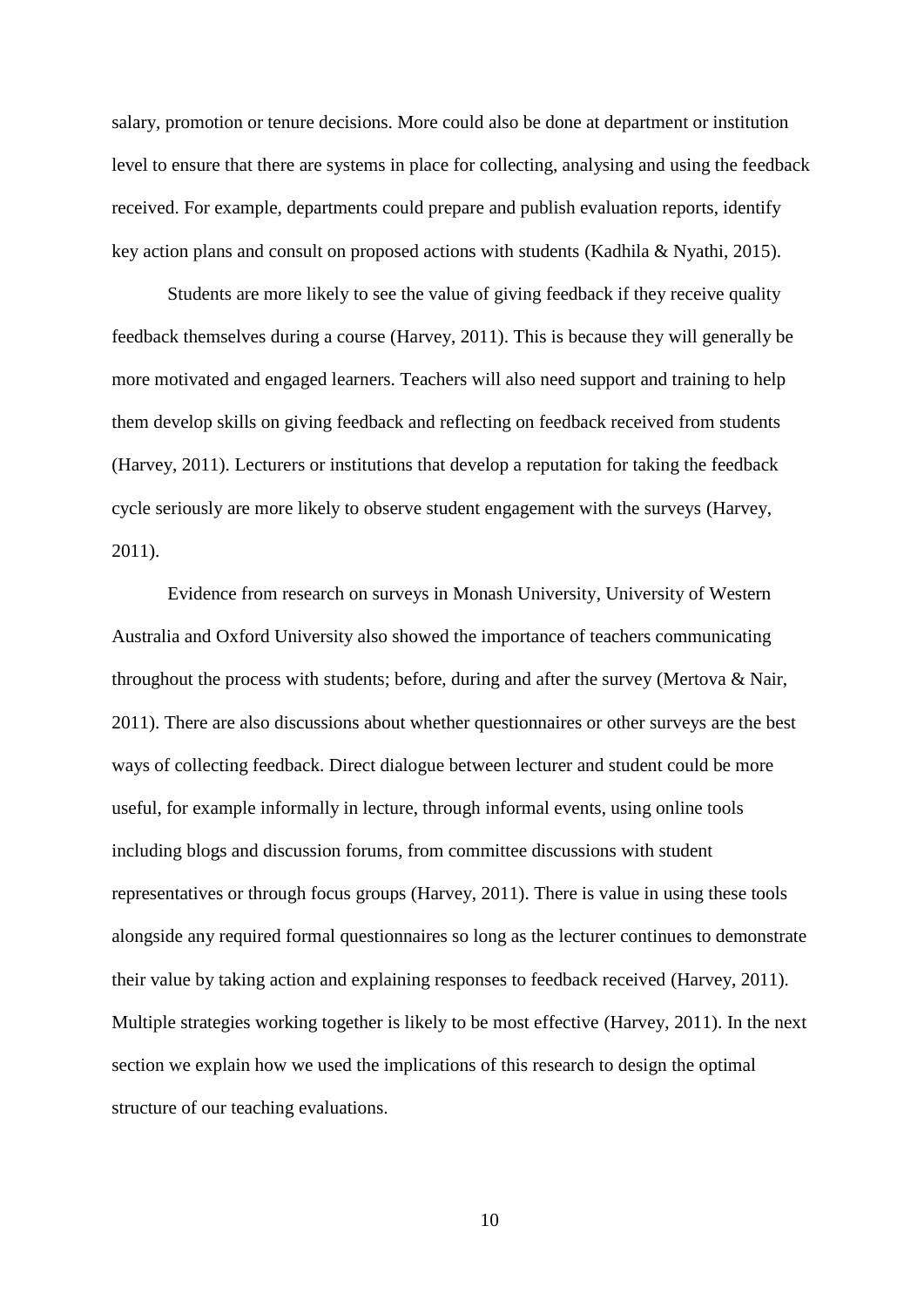#### <span id="page-10-0"></span>Section 3: Improving communication between lecturers and students

Falling response rates had become a major source of concern for the university we studied, with average rate across all undergraduate courses falling from 60% in 2010-11 to 30% in 2014-15. For some courses, response rates in 2014-15 were as low as 11-15%. As Figure 1 shows, the courses that were included in the experiment have seen a more or less steady decline in response rates which correspond to some degree to changes in the structure and delivery of the evaluations. The number of questions increased significantly from 2011-12 to 2012-13, and the department moved from one online survey format (Opinio) to another (Moodle, the Learning Management System or LMS used in the university for all teaching purposes) between 2013-14 and 2014-15.

To address this trend, we first spoke with student representatives who had canvassed opinion among their peers to learn more about the issues with the evaluations process from their point of view. The main message from students was that they were unsure about who read the evaluations and how this information was used. Students felt that given the impression that these surveys were used only for administrative purposes and not fed back into the course design process, even 5 minutes spent completing them was a waste of time. They also felt that, even when changes were made because of issues that were raised in evaluations, these would only benefit later cohorts of students and so the surveys were not a worthwhile use of their time.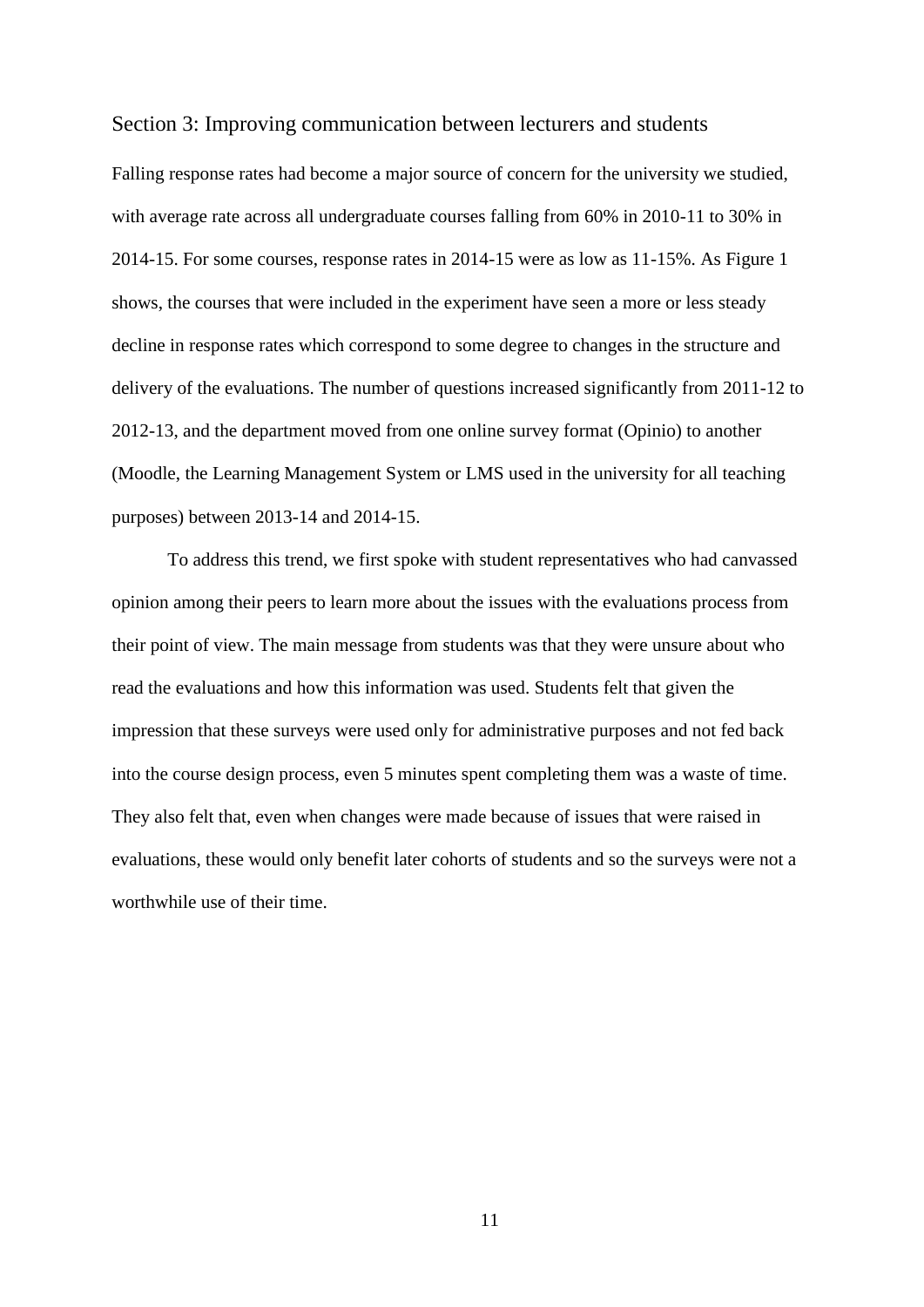

Figure 1: Response rates in the courses included in the experiment

In order to address this feedback from students, a couple of changes were instituted prior to the start of our experiment in line with suggestions from the literature cited in Section 2. The first one was the introduction of a feature called "You Said, We Did", which comprised a list of selected comments students had included in their evaluations, and the lecturer's response to them. These were posted at the top of each course's Moodle page so that students could see how their comments were used. Comments ranged from requests to have lecture recordings<sup>2</sup> made available, to the use of more or less material on lecture slides and issues with the reading list. Lecturer responses often addressed the comment directly, by changing the relevant aspect of the course, but very often, lecturers simply explained the

<sup>&</sup>lt;sup>2</sup> Most lectures in the department are recorded and the recordings are posted on the Moodle course page within a day or so. A few lecturers do not record their teaching, and students, used to recordings in other courses, flag this up in their evaluations regularly.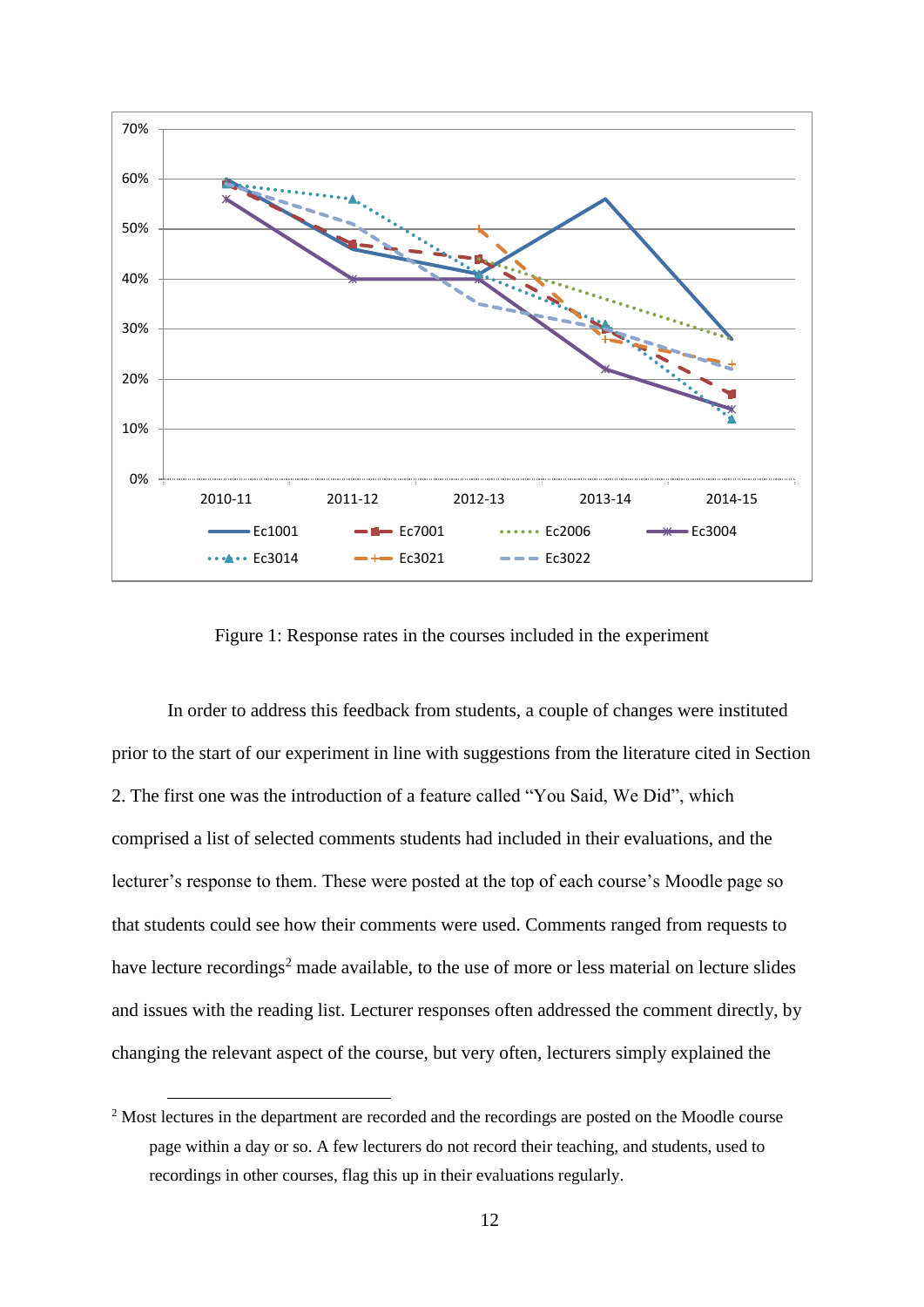rationale for a particular decision. The fact that comments and responses for a previous

version of the course

# You said, We did - June 2015

The table below highlights how the economics Department teaching staff consider and respond to feedback obtained from students during term time and in end of term module evaluations. Feedback from students is a really valuable resource to aid our understanding of how to improve learning in all courses. Please continue to take the time to provide us with your feedback. It does make a difference!

| You said                                                                            | We did                                                                                                                                                                                                                                                                                                                                                                                                                                                                                                                                                                                                                                                                                                                                                                                                                                            |
|-------------------------------------------------------------------------------------|---------------------------------------------------------------------------------------------------------------------------------------------------------------------------------------------------------------------------------------------------------------------------------------------------------------------------------------------------------------------------------------------------------------------------------------------------------------------------------------------------------------------------------------------------------------------------------------------------------------------------------------------------------------------------------------------------------------------------------------------------------------------------------------------------------------------------------------------------|
| Provide<br>more<br>detailed<br>feedback on<br>how to<br>improve<br>essay<br>writing | Writing Guide provided to students, guide answers for homework<br>essays uploaded onto Moodle and students encouraged to sign-up to<br>Skills Lab for more focused support. Students are always welcome to<br>seek further feedback on marked homework in office hours.                                                                                                                                                                                                                                                                                                                                                                                                                                                                                                                                                                           |
| Improve<br>structure of<br>debate in<br>tutorial                                    | Under review for 2015/16 to make sure all students have equal<br>opportunity to participate.                                                                                                                                                                                                                                                                                                                                                                                                                                                                                                                                                                                                                                                                                                                                                      |
| many<br>readings                                                                    | This is a subject where there is no 'right answer' and many different<br>views. The lecturer explains that students need to read a mix of articles<br>and textbook chapters to appreciate the debates and evidence in the<br>areas being discussed but there is no compulsory readings on the list<br>There are too s o students can pick and choose which ones to do. This will be made<br>clearer at the start of the course in future years. Each year attempts are<br>made to reduce the length of the reading list without losing the value of<br>students having choice about what to read. In 2015/16 the lecturer will<br>point out more connections between lecture discussion and readings<br>each week. More generally students are encouraged to develop effective<br>Reading and Note Taking Skills, taking advantage of Skills Lab. |

Figure 2: "You Said, We Did" feature posted on course Moodle page

were posted also showed students that any improvements in the course that they were benefitting from were due to comments made by their predecessors. This would hopefully encourage students to take their end of term evaluations seriously, in the spirit of "paying it forward" for the benefit of future students. Thus the role of this feature was to highlight the fact that comments on the evaluation are taken seriously, to improve communication between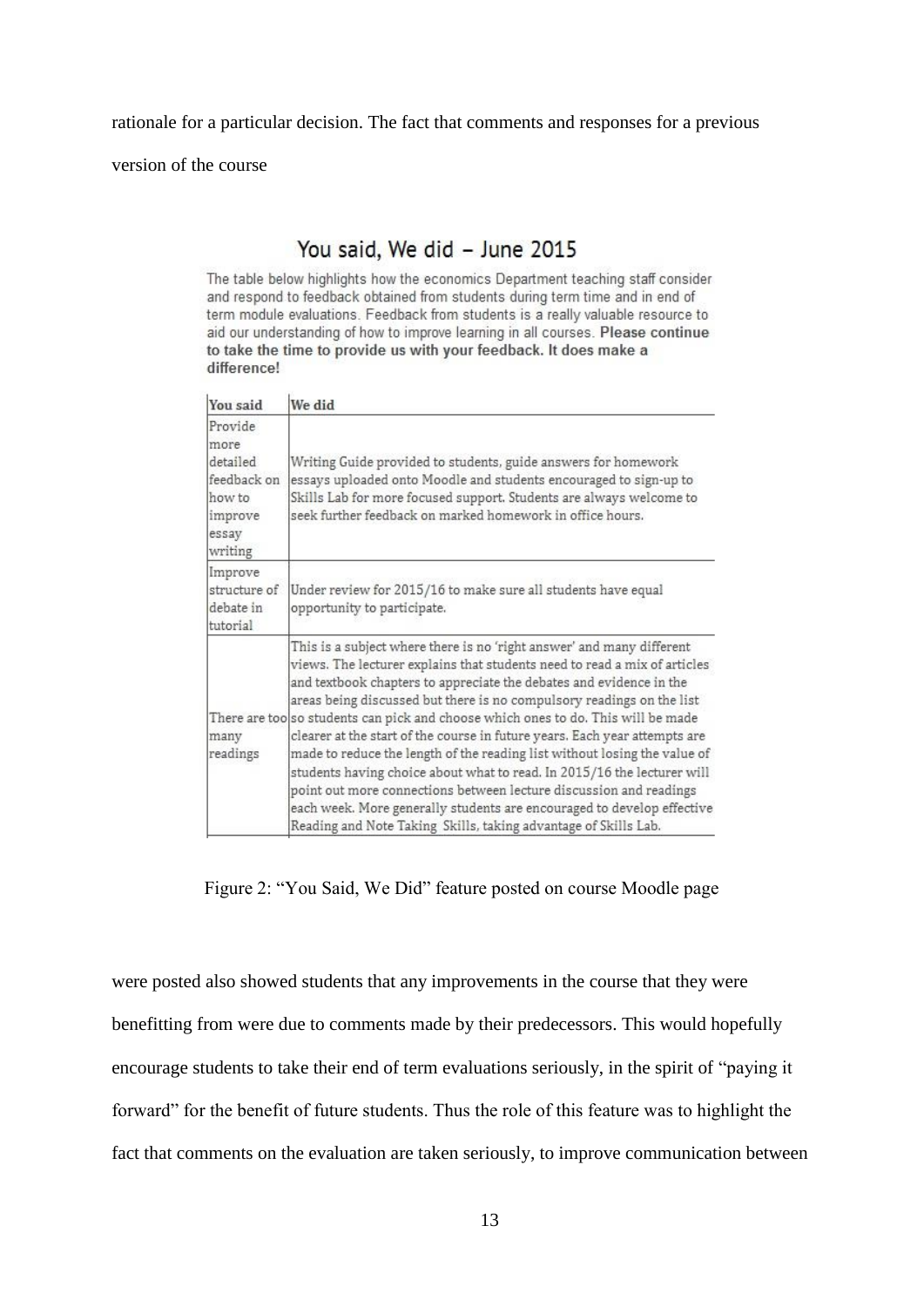faculty and students and to create a culture where students took the evaluations seriously even if they only benefitted future students.

The second innovation introduced prior to the experiment was a mid-term evaluation on Moodle. Many lecturers in the department had been using mid-term evaluations prior to this, but this change meant that all lecturers were strongly encouraged to use these. A template evaluation was automatically posted on all Moodle course pages, though lecturers could edit or even delete these if they wanted. The main reason for pushing the mid-term evaluation was to set up channels of communication between lecturers and students before the end of term, so that any obvious and straightforward changes could be introduced during the term itself. This directly addressed the feedback from students about changes being made too late to benefit them. Another motivation for this move was to model the feedback process, whereby lecturers could address issues raised in the mid-term evaluations in the class and note that a similar process of review was used for end-of-term evaluations as well. The intention was to underline the fact that the evaluations were not just an administrative exercise, and that lecturers actually read and acted upon comments made in these surveys. As the literature cited in Section 2 shows, establishing multiple channels of feedback between lecturers and students can enhance the teaching and learning process.

One of the main reasons we started on this study was that response rates in the department had been falling steadily over the years while the course evaluation itself had been getting longer as more questions were added. Most questions on the evaluation were about the course and the faculty member teaching it, but questions related to the teaching assistants (often multiple assistants for the larger courses) were also included. Before the experiment started, a decision was made to separate out the questions relating to the teaching assistant, thereby shortening the main survey somewhat for all courses, irrespective of whether they participated in the experiment or not. In Section 5, we present some preliminary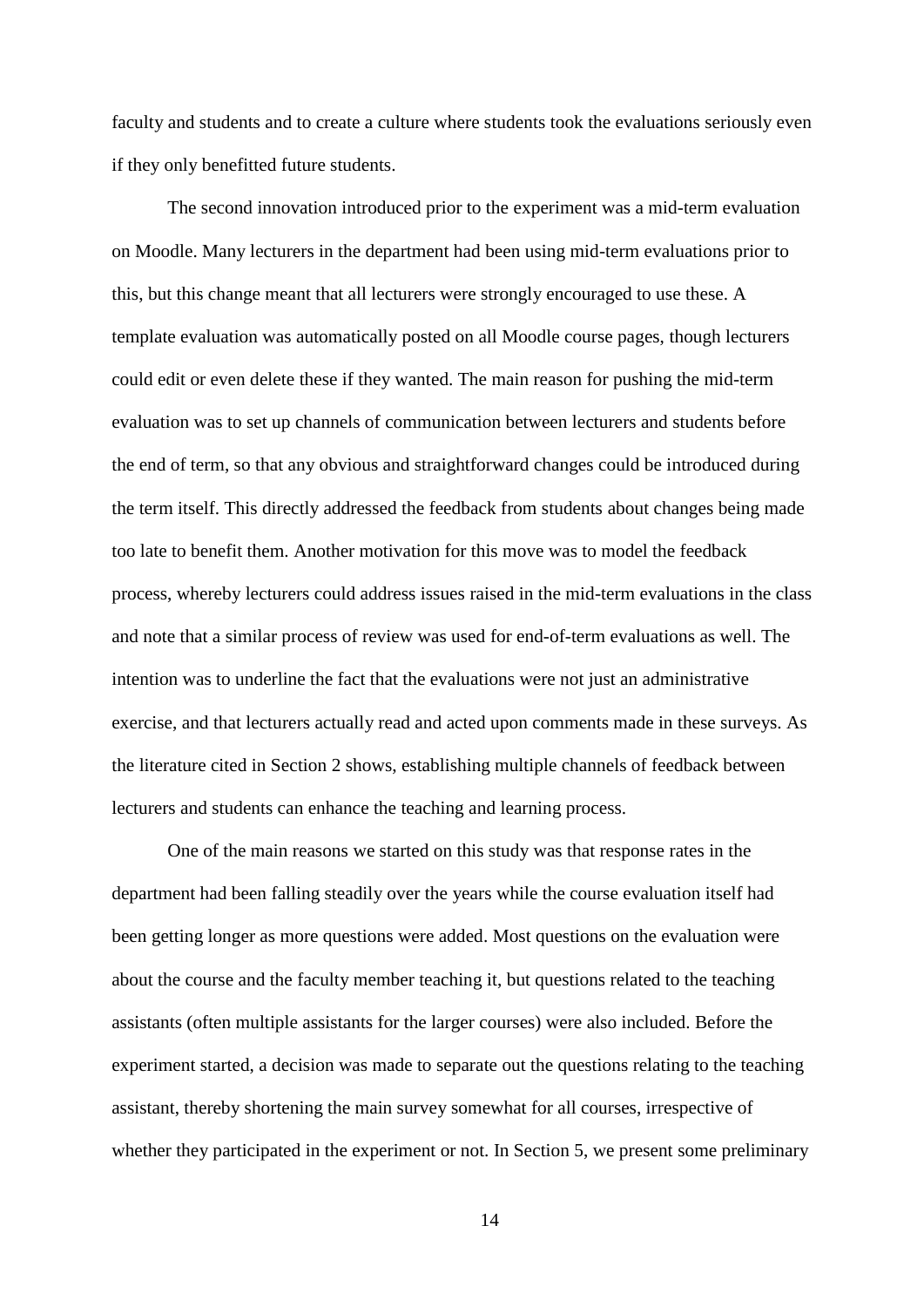data on response rates in courses that did not participate in the main experiment but were subject to this new separated structure of evaluation.

## <span id="page-14-0"></span>Section 4: Design of the Experiment

1

The changes outlined in the previous section were common sense innovations which could be introduced without much cost commitments. The more technical aspects of the survey itself, like the platform and the exact method of delivery, were more likely to have resource implications but could influence response rates. For example, we found anecdotal evidence that the move from paper surveys to online ones and the move from Opinio to Moodle for online surveys were both accompanied by a fall in response rates. Switching between online platforms has setup costs, even when the platforms are free to use, and moving to paper surveys increases handling time and effort exponentially, particularly with nearly a thousand students across the whole undergraduate programme. To analyse the net effect of different options, considering the benefits as well as the costs, we ran an experiment over the course of one academic term.

The experiment involved several courses across all the years of the three year undergraduate programme<sup>3</sup>. This implied that all first year students in the department participated in the experiment, as the mandatory first year course was included in the experiment. About half of the final year students participated, while about a fourth of the second year students were involved. Thus the results of the experiment are quite generalizable across students in different years of undergraduate study.

<sup>&</sup>lt;sup>3</sup> More than two thirds of the courses offered in the department over the term were involved in the experiment.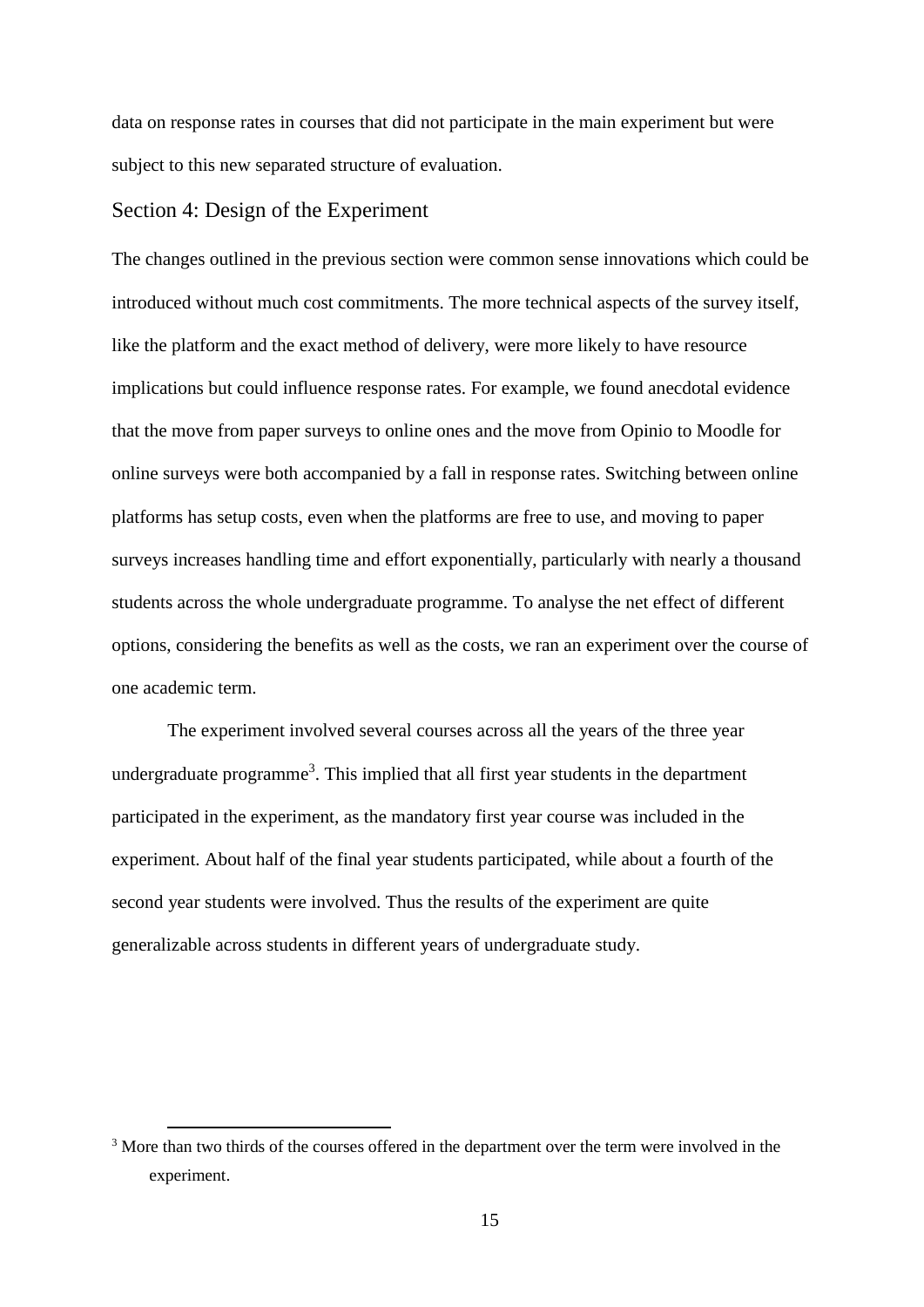The experiment focused on the end-of-course evaluations for courses taught in the first term (September-December) of the 2015-16 academic year<sup>4</sup>. These evaluations were in the same format across all courses taught in the department, though individual faculty can add one question specific to their own course if they wish. The timetable for these evaluations – from when they go live in the last week of term till the closing date which is usually in the first week of classes for the next term – is also common across all courses. All lecturers are asked to make an announcement in class asking students to complete the evaluations, and a reminder email is also sent to all students. Once the surveys close, the results are analysed and made available to the faculty and subsequently to students by the middle of the following term.

## <span id="page-15-0"></span>*4.1 Variations Tested*

1

The literature cited in Section 2 shows that survey length and structure as well as delivery platform affect response rates. In keeping with these findings, we chose to test variations in the platform (paper versus various online platforms) as well as the presence (or not) of a prompt. Variation in the survey length was also trialled in a non-experimental fashion as the separation of the teaching assistant (TA) survey from the main one shortened the main survey automatically for all courses.

The main survey had 14 questions, 13 of which were multiple choice "agree, disagree" type questions while the last question was a free response one asking students for more comments. The first variation we included in the experiment was in terms of platforms for delivery of the survey. The options were a paper-based survey or an online one, either on Moodle or on Opinio. We compared the options in separate experiments: paper versus Moodle (two courses) and Moodle versus Opinio (three courses). The paper option, which

<sup>4</sup> We found little difference in response rates across different terms of the academic year, so this term was chosen for logistical reasons.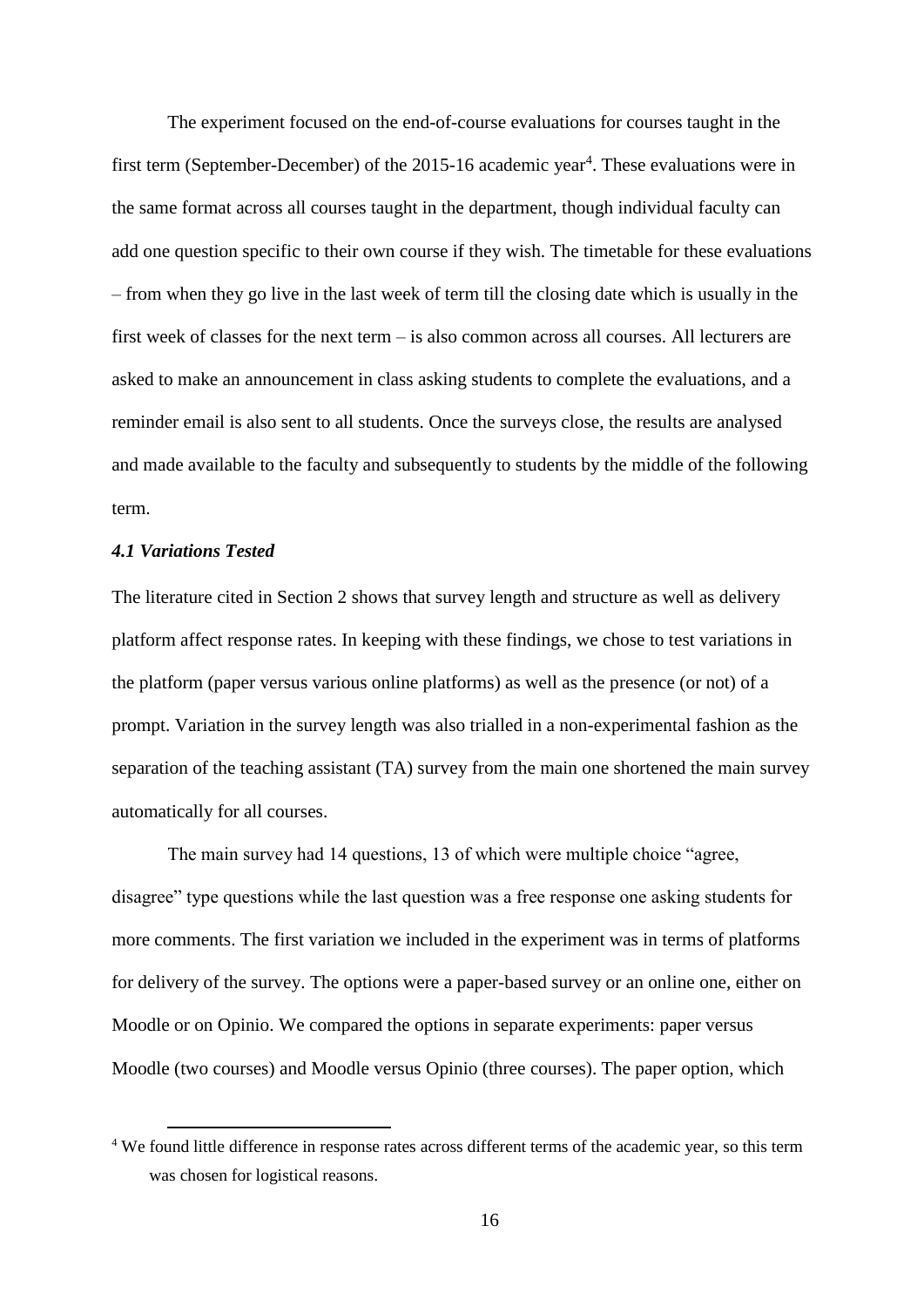was conducted at the end of small group tutorials, is a resource-intensive one, and therefore the only reason for including it in the experiment was to establish a benchmark for response rates, as historically, the fall in response rates had coincided with the move from paper to online surveys. Opinio is an online software designed specifically for surveys, while Moodle has a survey option built into it. As Moodle is the LMS used in the university, and university has a multi-user license for Opinio, both options are free at point of use for university staff and students. Moodle had been used by the Department in the previous two years and was therefore considered the 'status quo' option in this experiment.

The main advantage of Opinio over Moodle was that it had more user-friendly data analysis options and also sent students automatic reminders about the survey. Students may also have perceived that anonymity was guaranteed with Opinio more than with Moodle. Moodle was considered as a viable option because students were already using the platform to access learning materials and for assessment, so it may have been more natural for them to complete surveys on this platform as well. Paper, Opinio and Moodle surveys all had the same format though physical layout was somewhat different, and all of these included the same questions in the same order. The full list of questions on all surveys is included in Appendix A, while screenshots of the Moodle and Opinio surveys are in Appendix B

The second variation we tested (in two courses) was the in-class prompt for online surveys. The treatment group got five minutes at the end of the last tutorial (and a request from the tutor, though not from the lecturer) to start on the evaluation. The control group only got the usual e-mail reminders about the survey. Students would have normally required a bit more than five minutes to complete the survey, so the prompt was mostly focused at getting the students to go online and click through to the survey page and get a start on answering the questions. The prompt was tested on Moodle surveys only.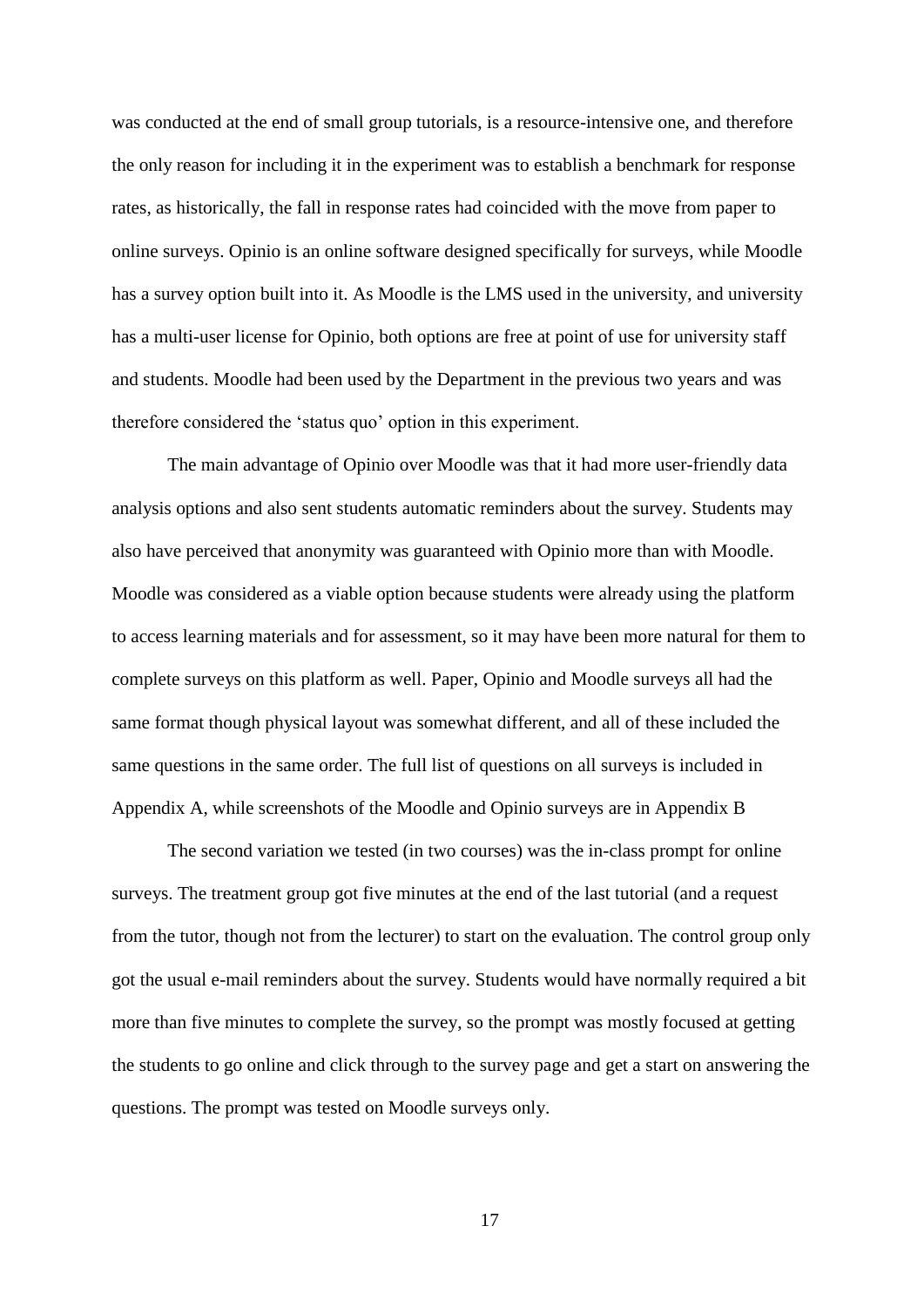#### <span id="page-17-0"></span>*4.2 Treatment and Control Groups*

For all courses in this degree programme, there are 10 weeks of lectures each term, supplemented by small-group tutorials roughly every other week. For each variation tested, we set up treatment and control groups based on the pre-assigned groups for these tutorials. The assignment of students across tutorial groups is roughly random. In general, department administrators divide the total enrolment of a course across a certain number of tutorials so that they are more or less equal-sized. To some extent, administrators look out for any potential timetabling conflicts, so that students taking a similar set of courses may expect to end up in the same tutorial group for each course. However, unlike in the US system, there is little variation in the courses actually taken by students as there are binding constraints on the number and type of courses to be taken, so that the assignment across tutorial groups ends up being quite random. Each tutorial group had about 15 students, though for the first year mandatory introductory course, this rose to 20 for some groups.

Within each course, roughly half the tutorial groups received the treatment, while the other half did not. This implied that roughly half of the students in each course were allocated to the treatment group while the other half were in the control group. For the first variation – Opinio versus Moodle – half the tutorial groups received a link to the Opinio survey while the other half received a link to the Moodle survey. Similarly, for the second option, half the tutorial groups received the paper evaluation in class and were asked to complete and hand it in at the end of the class, while the other half received an email link to the Moodle survey. Finally, the prompt option was tested by having half the tutorial groups receive a prompt and five minutes to start the survey in the last tutorial class, while the other half did not. In some cases, students who had missed their own tutorial for some reason attended a different tutorial and ended up being treated even though they were officially in the control group or vice versa. Because most tutorial groups tend to be full without any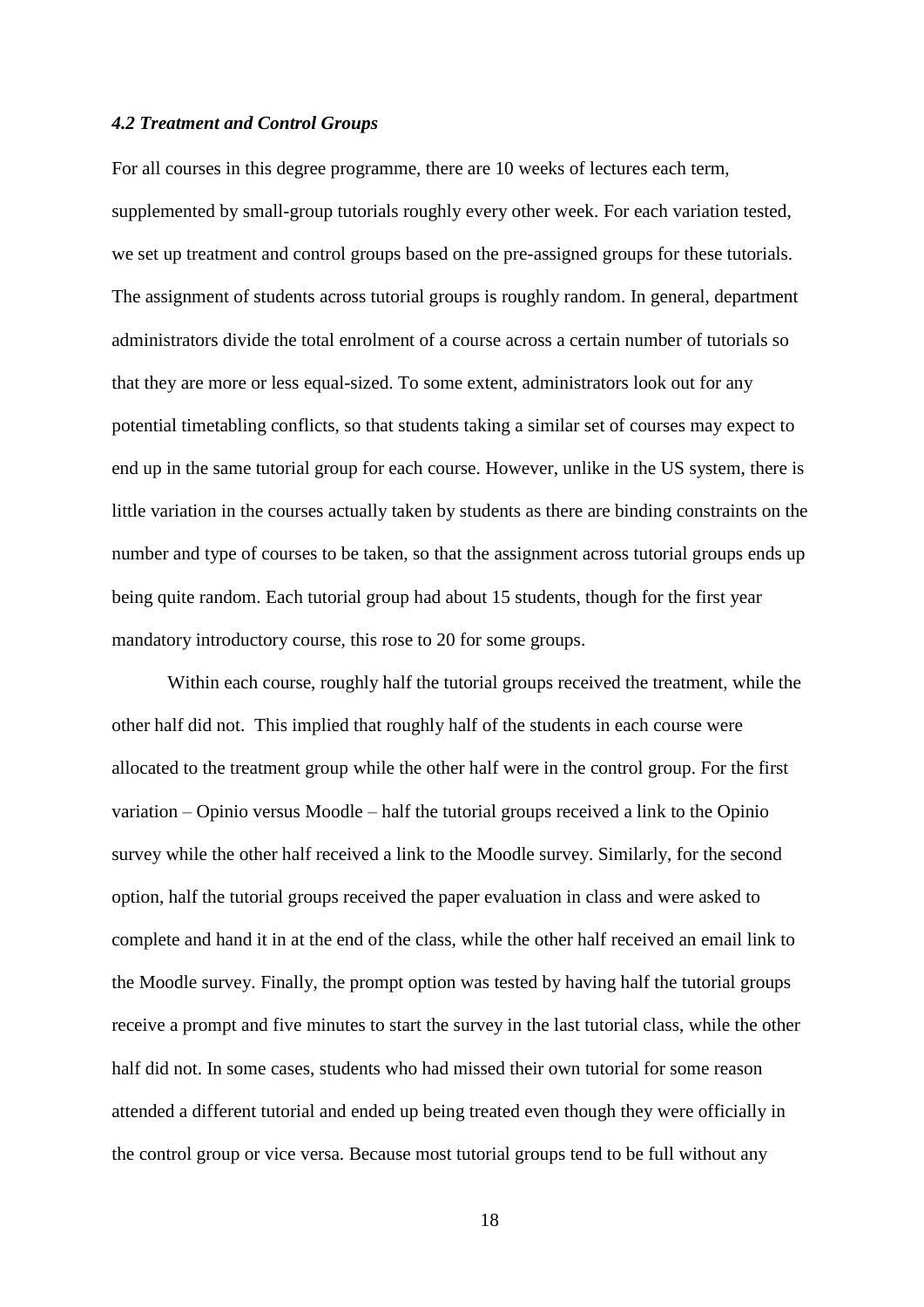additional seating and the department actively discourages such behaviour this is likely to have occurred only for a handful of students.

#### <span id="page-18-0"></span>Section 5: Results

As described in Section 3, two main innovations were introduced in all courses prior to the experiment. These were the midterm evaluation and the "You Said, We Did" feature on the course Moodle pages. The TA survey was also separated out from the main (lecturer) evaluation as indicated in Section 4. All variations of the survey had the same set of questions. The courses listed here range from first to third (final) year ones, where the first years course numbers start with a 1, the second year ones with a 2 (these can also be taken by third years), and the third years ones start with a 3. The first year course referred to here is mandatory for the degree while all other courses are optional.

We start with some preliminary results showing the effects of introducing the midterm evaluation and the "You Said, We Did" feature, and separating out the TA survey from the main one. As they were introduced at roughly the same time, it is difficult to distinguish between their individual effects. Table 1 shows the response rates in the courses involved in the experiment since the 2010-11 academic year (courses not taught in a particular year are designated N/A for that year). The 2015-16 figures are for the control groups, in order the measure how much the non-experiment changes have affected the response rates. Compared to 2014-15 (which saw a large drop in the rates after the move to Moodle), there are some modest increases in 2015-16. However, the evidence is mixed, and the 2015-16 numbers are still lower than the 2013-14 (that is pre-Moodle) numbers in most courses, and are below the 2010-11 and 2012-13 numbers in all the courses listed.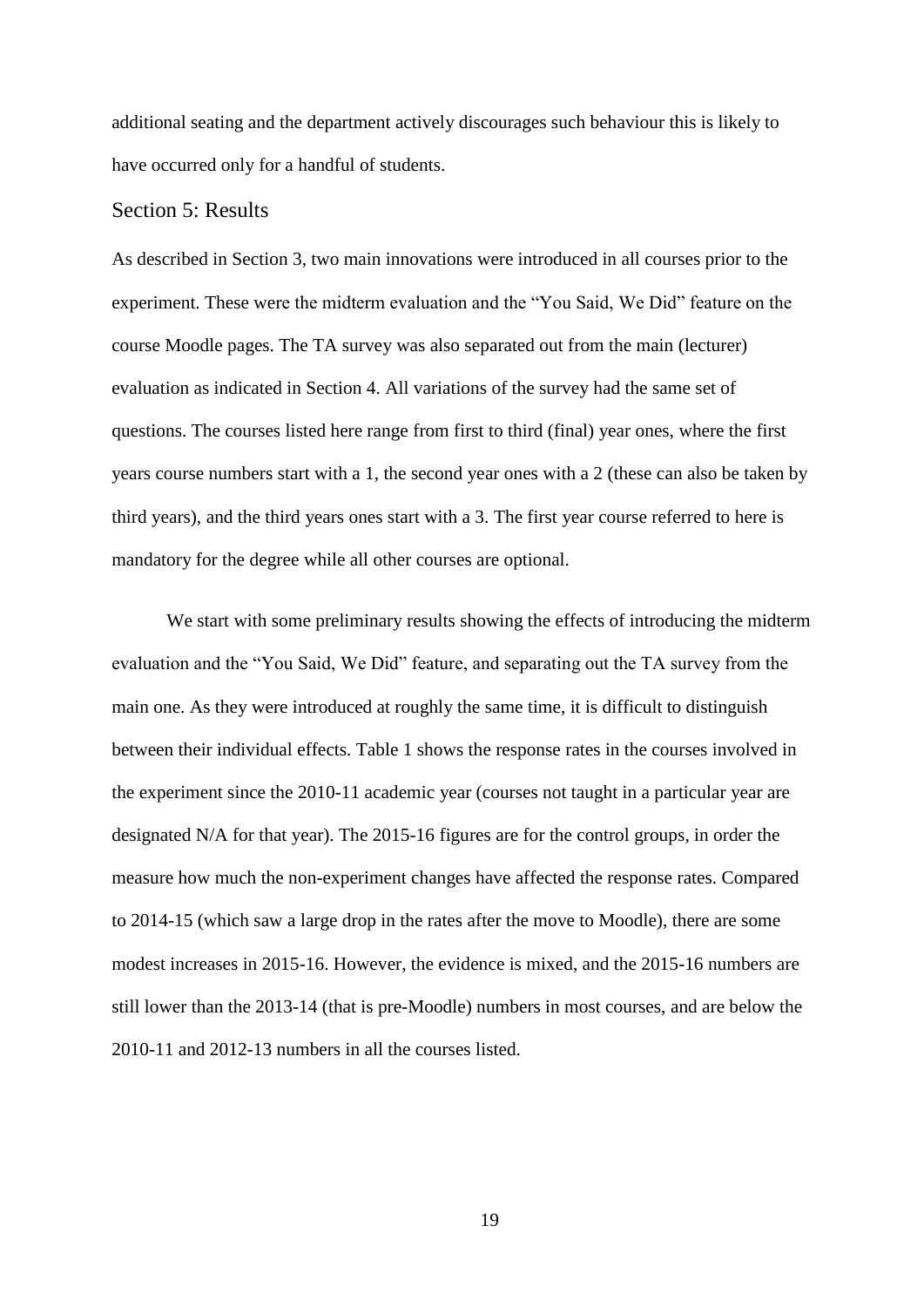| <b>COURSE</b> | 2010-1 | $-12$<br>2011 | $\sim$<br>2012-1 | 2013-14 | 5<br>2014-1 | CONTROL)<br>2015-16 |
|---------------|--------|---------------|------------------|---------|-------------|---------------------|
| EC1001        | 60%    | 46%           | 41%              | 56%     | 28%         | 39%                 |
| Ec2001        | 59%    | 47%           | 44%              | 30%     | 17%         | 20%                 |
| Ec2006        | 56%    | N/A           | 44%              | 36%     | 28%         | 29%                 |
| Ec3004        | 56%    | 40%           | 40%              | 22%     | 14%         | 4%                  |
| Ec3014        | 59%    | 56%           | 41%              | 31%     | 12%         | 10%                 |
| Ec3021        | N/A    | N/A           | 50%              | 28%     | 23%         | 20%                 |
| EC3022        | 59%    | 51%           | 35%              | 30%     | 22%         | 39%                 |

Table 1: Response Rates in Courses involved in the Experiment

These results show that changes introduced prior to the experiment – the separation of the TA survey from the main one, the introduction of the midterm evaluation and the "You Said, We Did" feature – do not seem to have reversed the decline in response rates to any significant degree. While these changes were all common-sense measures and relatively low cost, their effect on response rates appears to be limited. It is possible however that the effect of these measures takes time to show up in the data. All these changes were aimed at affecting students' perception of how useful the evaluations are, so it is quite likely that these perceptions change slowly and so we should not expect to see any effect on response rates for a while.

Table 2 shows the results of the first variant we studied in the experiment: the Opinio versus Moodle option. The courses in which this variant tested ranged from the required introductory course, which an enrolment of more than 350 to a final year option with an enrolment close to 40. The other final year option in the trial included about half of the students in the year group. In the smaller option, there is little difference between the two options. However in the other two courses, there is a fairly large difference, with the Opinio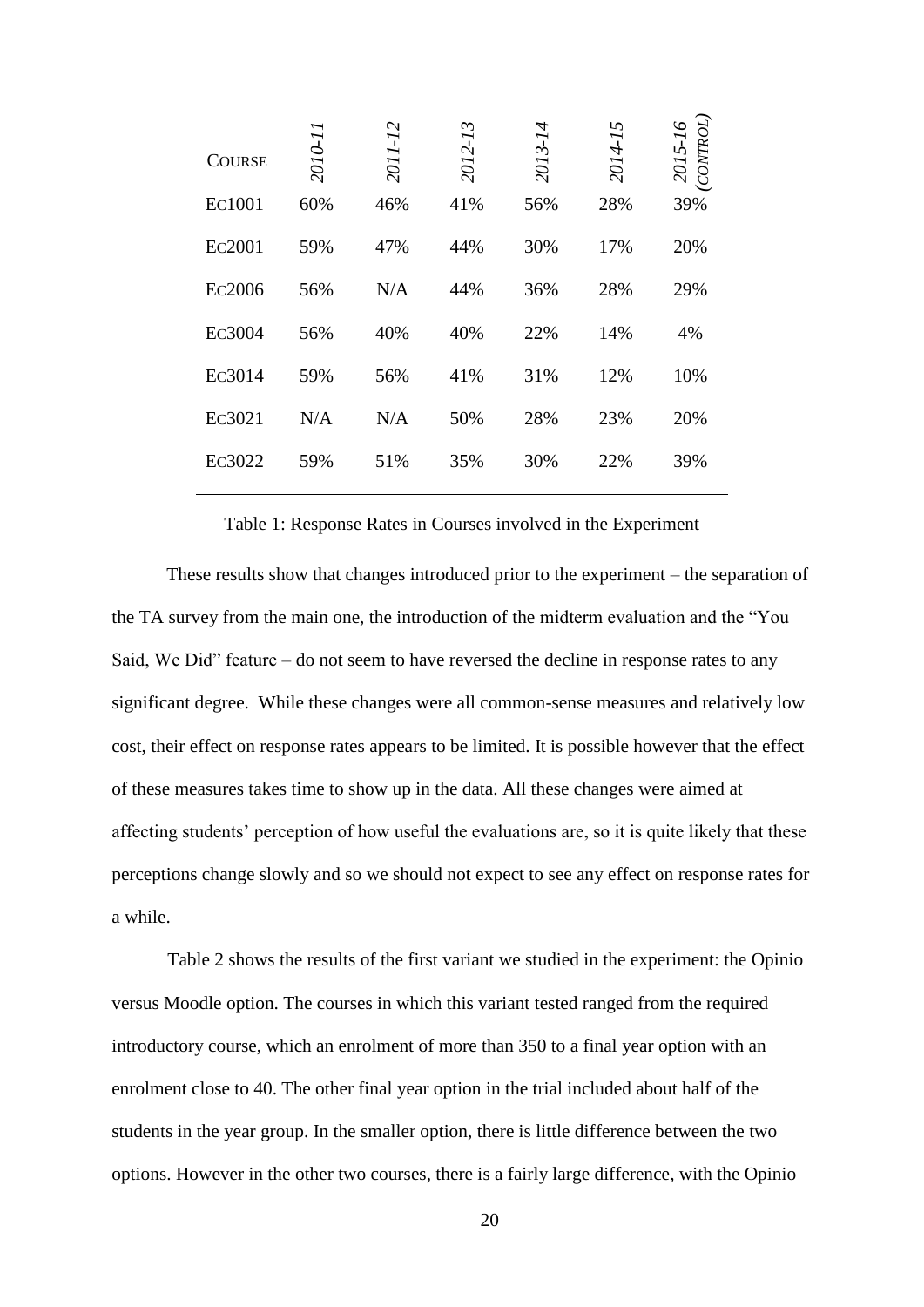response rate being at least 17 percentage points higher than the Moodle rate. This is a difference of about one standard deviation. The larger final year option shows an even bigger difference between the two response rates.

| <b>COURSE</b> | <b>OPINIO RESPONSE RATE</b> | <b>MOODLE RESPONSE RATE</b> | <b>ENROLMENT</b> |
|---------------|-----------------------------|-----------------------------|------------------|
| Ec1001        | 56%                         | 39%                         | 356              |
| Ec 3014       | 42%                         | 10%                         | 159              |
| Ec 3021       | 19%                         | 19%                         | 41               |

Table 2: Response rates – Moodle vs Opinio

The reason why the Moodle survey was considered was that most courses already used Moodle quite extensively, and so as students were used to going on Moodle for courserelated activities, they would have less resistance to doing a survey there rather than going to another platform. Given this, the difference in response rates above is quite striking. As shown in the appendix, the layout of the Opinio is slightly more user-friendly than Moodle. This may not be a big issue for students, but the department administrators who are responsible for collating this data and making it available to faculty, TAs and students report that Opinio makes this job much easier. Opinio also sends automated reminder emails to students whereas with Moodle the administrative team or the course teacher needs to proactively send such emails. So Opinio is the less resource-intensive option for several reasons, and therefore this difference in response rates is a welcome finding. One reason for the finding may be that even though both survey options were anonymous, it is possible that students felt less assured of this in Moodle as this was also where they submitted their (named) coursework.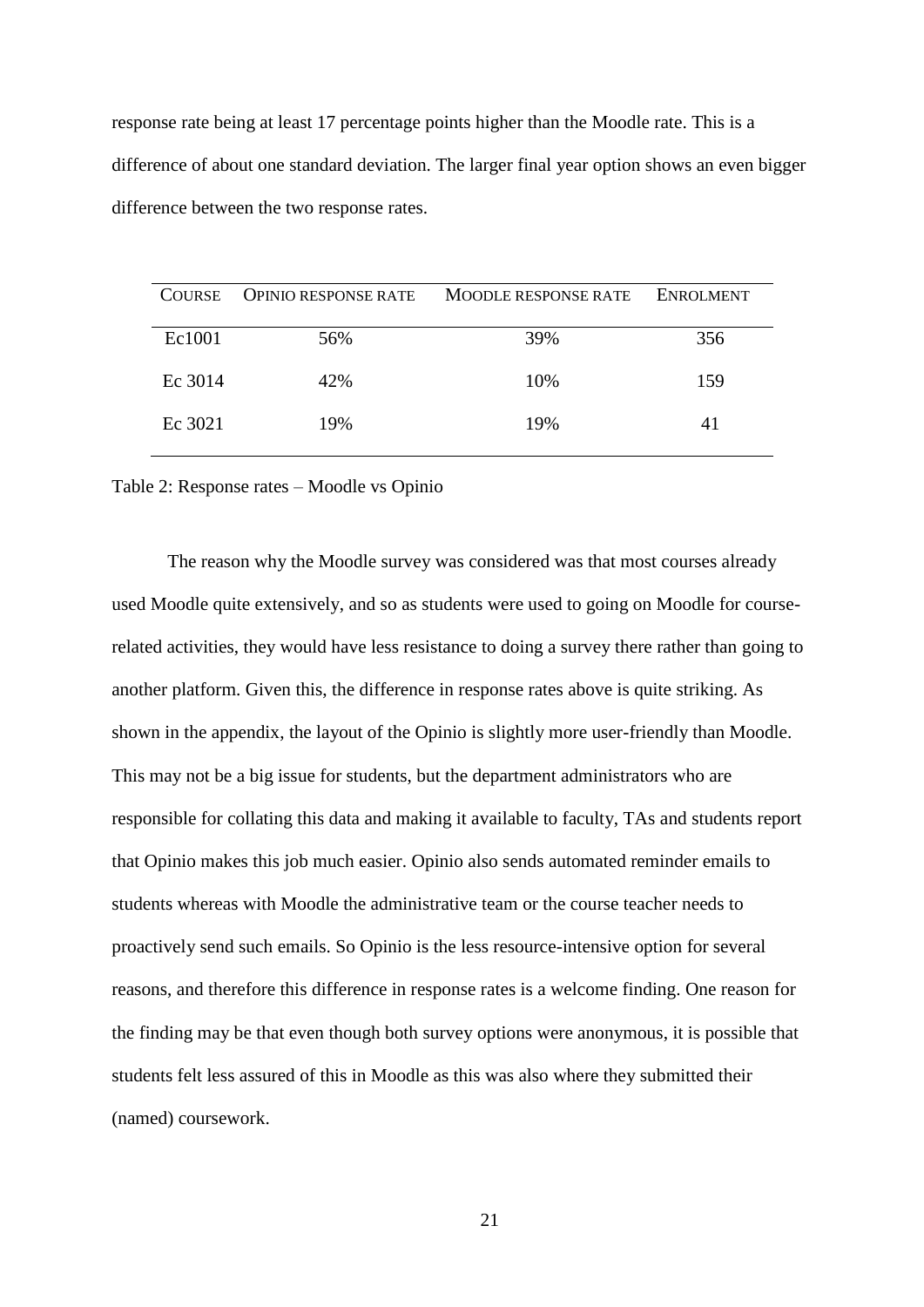Table 3 reports the results of the paper survey versus Moodle questionnaire trial. The format of the two evaluations was very similar and included the same questions. The paper survey was conducted at the end of small group tutorial classes. Here the two courses were second and third year options with roughly similar enrolment. It should be noted that slightly smaller courses were chosen to investigate this option so that collating the paper responses was feasible. As Table 3 shows, the response rates are strikingly different. For the third year option, the paper response rate is more than 20 percentage points (slightly more than 1 standard deviation) higher than the Moodle rate, while for the second year option, the paper rate is almost three times the Moodle rate.

|        | MODULE PAPER RESPONSE RATE | <b>MOODLE RESPONSE RATE</b> | <b>ENROLLMENT</b> |
|--------|----------------------------|-----------------------------|-------------------|
| Ec2006 | 83%                        | 29%                         | 56                |
| Ec3022 | 61%                        | 39%                         | 77                |

#### Table 3: Response rates – Paper vs Online (Moodle)

The most obvious way to explain this is that those completing the paper-based survey are a captive audience and therefore more likely to complete it. It is also possible that the anonymity issue with Moodle cited before is playing a role here. Finally, as the paper surveys are done in the classroom (in tutorials), it is possible that the presence of tutor who has personally requested students to complete the surveys raises response rates. So by definition paper-based surveys have the prompt built into them.

The final variation we tested in this experiment was providing a prompt for online surveys in the last tutorial of the term. As explained in Section 4, the treatment group were given five minutes at the end of the class and asked to start on the evaluation. All these surveys were done on Moodle. Table 4 shows that the response rates more than doubled with the prompt for the second year option, and there was a much larger effect for the third year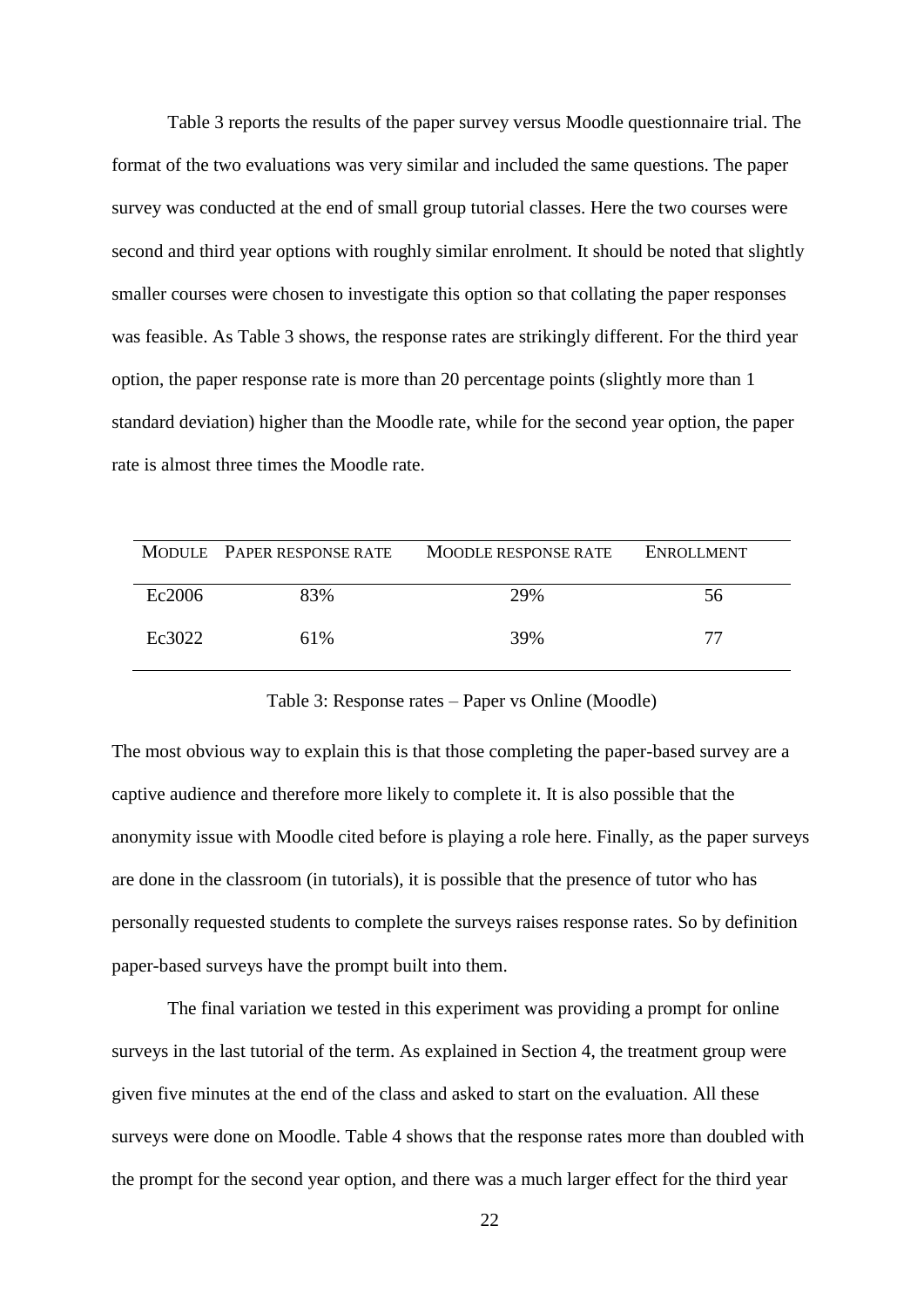option. In fact the prompt response rate in the third year option is almost as high as the highest rate with the paper option shown in Table 3. This is quite striking as all these surveys were carried out on Moodle, which being an online platform makes it much easier to analyse the collected data than using the paper option.

|        |     | MODULE "PROMPT" RESPONSE RATE "NO PROMPT" RESPONSE RATE ENROLLMENT |     |
|--------|-----|--------------------------------------------------------------------|-----|
| Ec3004 | 78% | 4%                                                                 | 145 |
| Ec2001 | 44% | 20%                                                                | 69  |

Table 4: Response rates – Prompt vs No Prompt with Moodle survey

One way to interpret the overall results is that a nudge of some kind increases response rates. For the paper survey and the in-class prompt, these were in-person nudges in the form of a request by tutors. For Opinio, the nudge came in the form of regular email reminders, something that Moodle surveys do not send automatically. Consistent with the idea that a personal nudge works better than a virtual one, the effect of the Opinio platform is much smaller than the effect of either the paper survey or the in-class prompt. Unlike the paper survey, the in-class prompt is not very resource-intensive both in terms of time – students are only given five minutes in the class to start the evaluation – and other resources. The in-class prompt can also be used with a range of different online platforms, so while Opinio appears to be the better of the two platforms under consideration at least from an administrative point of view, if better platforms become available at a later date, the in-class prompt can be used in conjunction with them. The final observation is that the highest response rates with the in-class prompt are higher than the rates achieved in 2010-11, the year with the highest response rates and the shortest survey. All the variations tested in the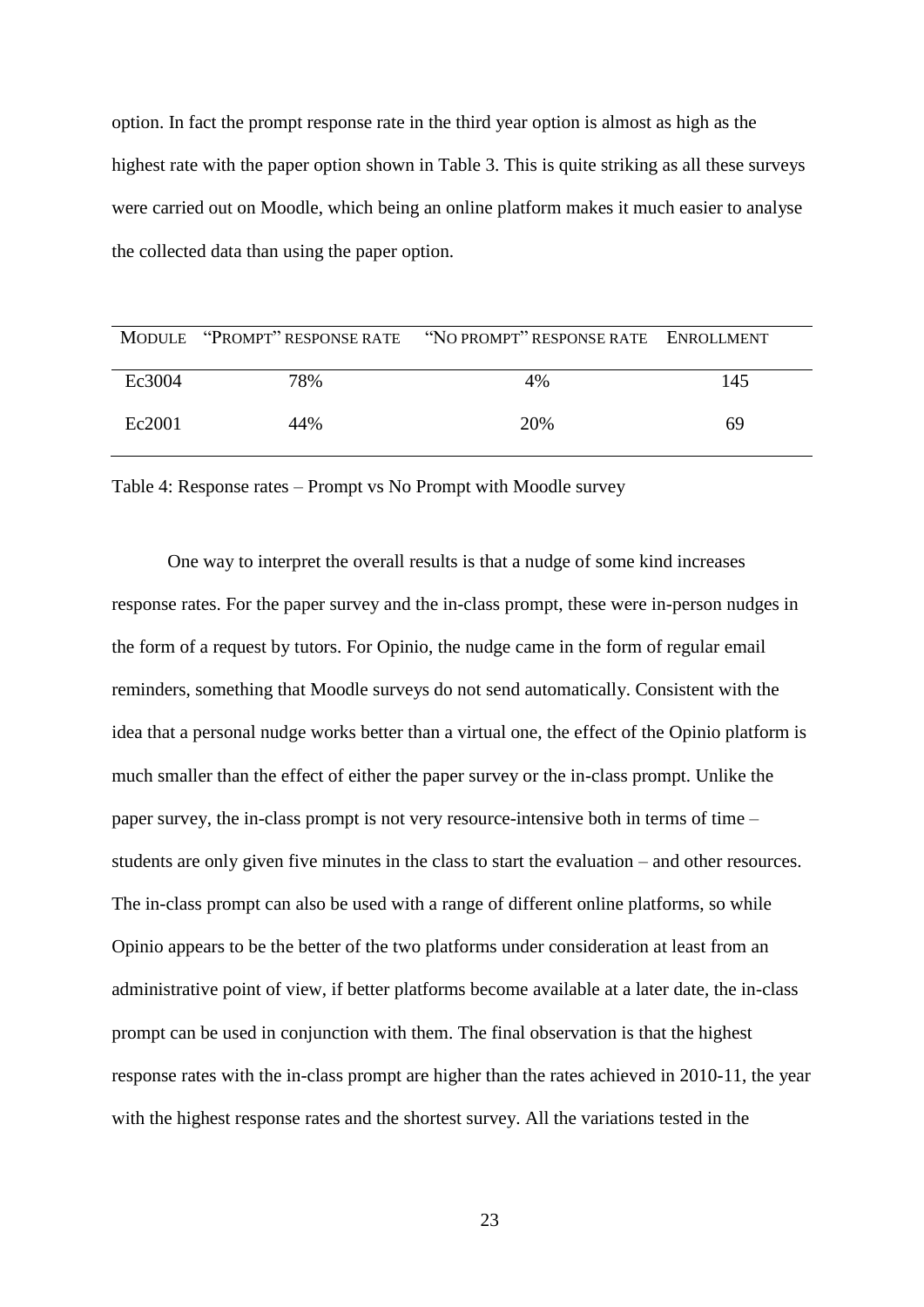experiment have increased response rates significantly, with the paper survey and the prompt raising them back to (and sometime beyond) the highest historical rates.

#### <span id="page-23-0"></span>Section 6: Conclusion

In this paper, we describe the results of an experiment we ran to test the efficacy of various ways to structure and deliver student evaluations in raising response rates. Faced with falling response rates over the years, we started by canvassing student opinion about why response rates were low. We found that students often did not complete the surveys because they thought it was merely an administrative exercise and did not affect the teaching and learning experience. To address this, we introduced a series of changes that highlighted the use and value of evaluations in improving teaching both for students in the current cohort and for those who would come later. These changes appear to have stemmed the decline in response rates somewhat, but will clearly take some time to have full effect.

As the format and delivery of surveys are often found to affect response rates, we ran an experiment to test the effect of having paper surveys rather than online ones, having different online platforms, and having an in-class prompt. This experiment involved courses across all three years of the undergraduate programme, and included most students in the department. Because of the structure of the programme, we were able to allocate students across treatment and control groups more or less randomly, and therefore our results could be interpreted to show a causal relationship. We found that a switch to paper surveys raised response rates the most, but the in-class prompt also had a significant positive effect. A move to Opinio, the dedicated survey platform, also raised response rates relative to running surveys on Moodle.

Based on these results, it seems safe to conclude that a nudge or prompt raises response rates in student evaluations. Both the paper surveys and the in-class prompt involved the tutor personally asking students to complete the survey in class, either fully or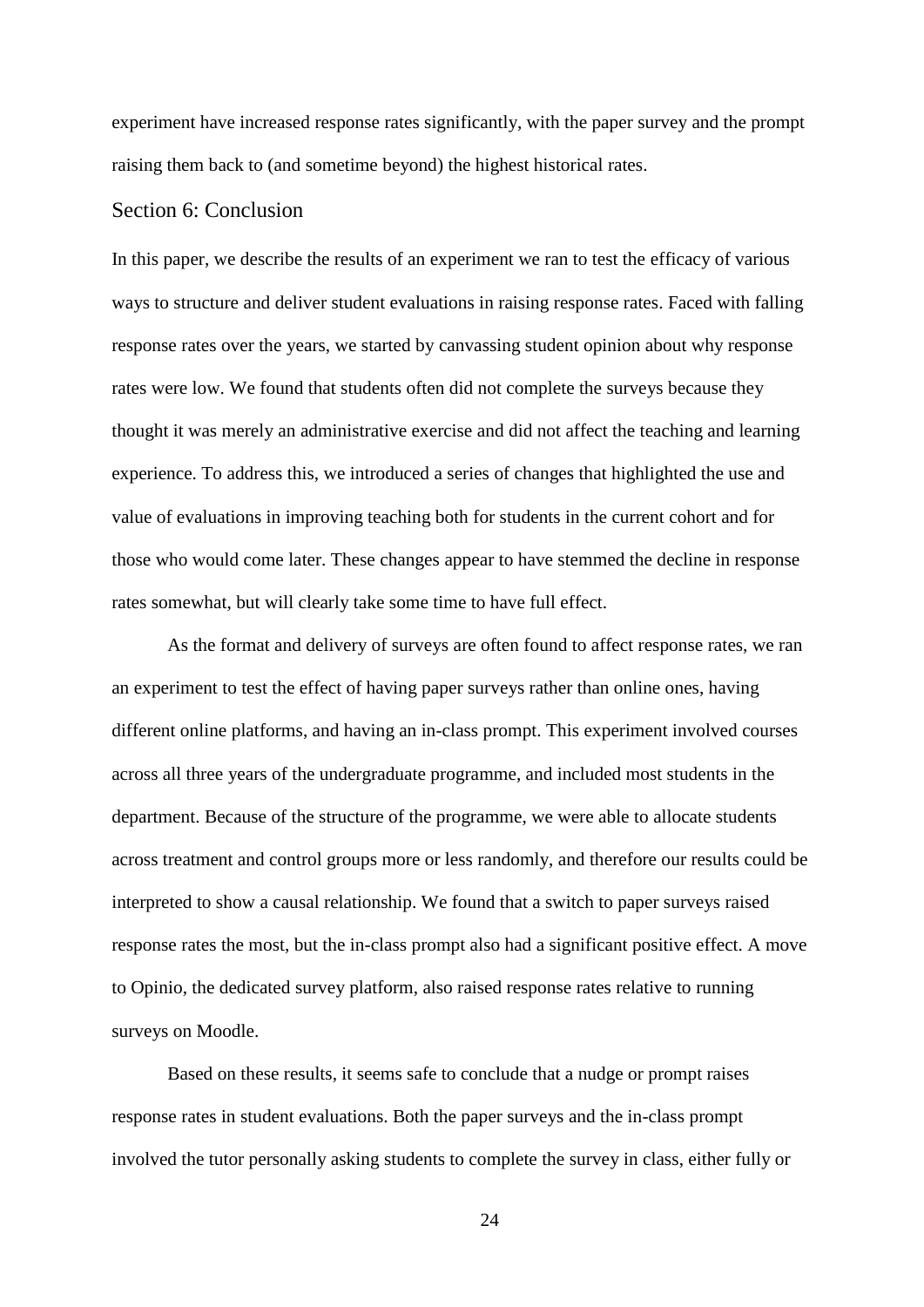partially. The Opinio survey, while online, sent several reminder emails to prompt the student to complete the survey. The effectiveness of the Opinio option in raising response rates was less than that of the paper survey or the prompt, indicating that an in-person nudge is more effective than an online one. As the in-class prompt paired with an online survey is a relatively inexpensive alternative to a paper survey, it is this option that has now been introduced for the department's teaching evaluation process. If the motivation for such evaluations is partly to help students reflect upon their learning experience, then the increase in response rates obtained in this experiment should also have a direct positive effect on students. Higher response rates may also encourage more lecturers to reflect on the feedback and consider implications for their teaching and learning strategies. Reporting back to students on this reflection, through the You Said, We Did initiative, will help close the feedback loop further.

One caveat to the results above is that while response rates may have risen, the quality of content in responses may have fallen or at least, not improved. For example, while paper surveys increase the completion rates, as handwriting answers to free-response questions is quite tedious, students may opt to skip these. As these comments are likely to be most useful to lecturers in tweaking or in fact redesigning the learning and teaching process, such a change would defeat a main purpose of the evaluation process. Measuring the effect of the variants tested on the probability of completing the free response question and some measure of the quality of responses are two tasks that are on our research agenda. We also plan to take a closer look at the content of the questions to see whether this might affect the response rate and quality.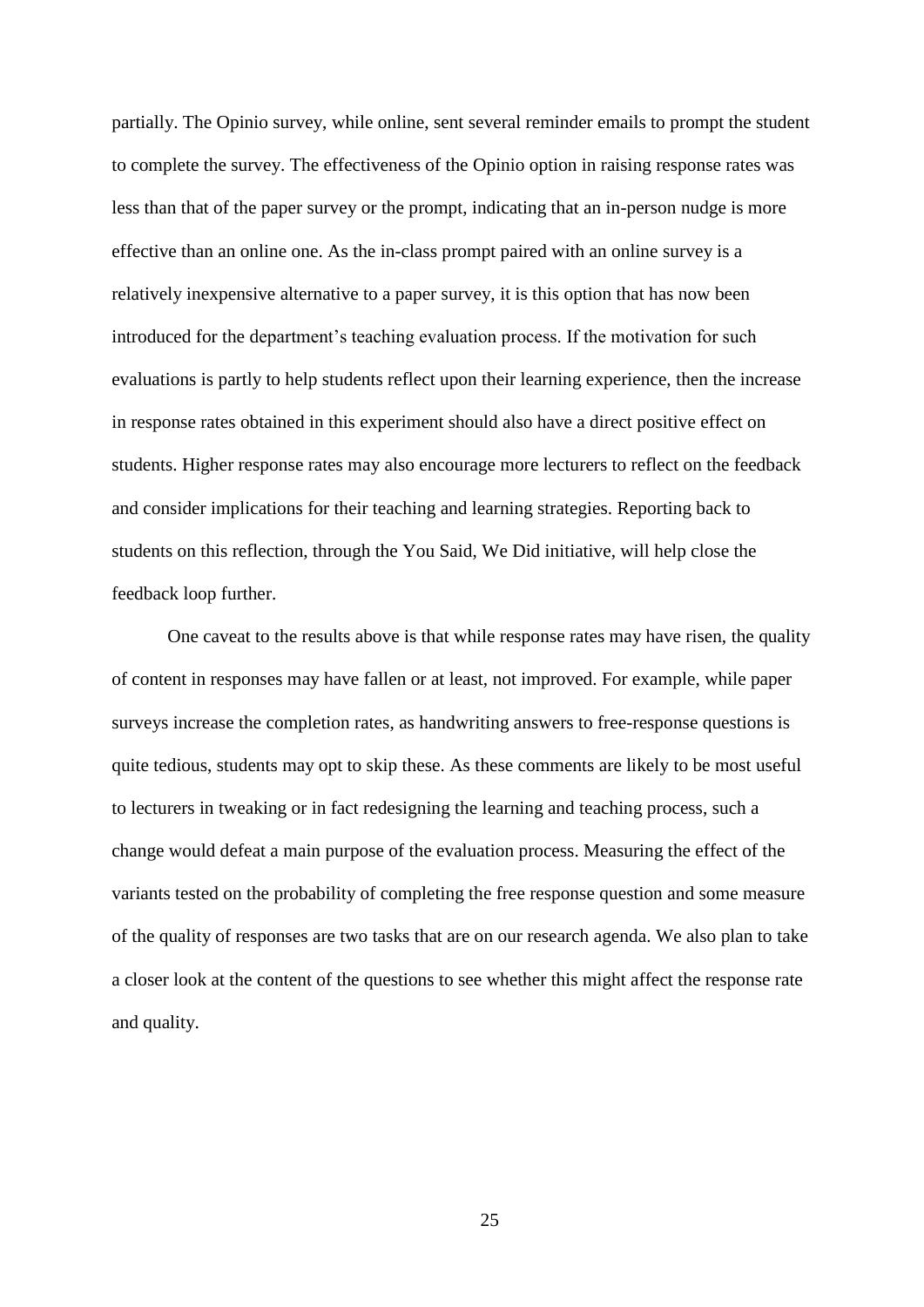#### **References**

Allgood, S., Walstad, W., & Siegfried, J. (2015). Research on Teaching Economics to Undergraduates. *Journal of Economic Literature , 53* (2), 285-325.

Anderson, H., Cain, J., & Bird, E. (2005). Online student course evaluations: review of literature and a pilot study. *American Journal of Pharmaceutical Education , 69* (1).

Becker, W., & Watts, M. (1999). How Departments of Economics Evaluate Teaching. *American Economic Review , 89* (2), 344-349.

Bennett, L., & Nair, C. (2011). Web-based or paper-based surveys: a quandry? In P. Mertova, & C. Nair, *Student feedback: the cornerstone to an effective quality assurance system in Higher Education* (pp. 119-131). Chandos Publishing.

Brockx, B., Mortelmans, D., & Spooren, P. (2013). On the validity of student evaluation of teaching: the state of the art. *Review of Educational Research , 83* (4), 598-642.

Coates, H. (2011). Tools for effective student feedback. In C. N. Mertova, *Student feedback: the cornerstone to an effective quality assurance system in Higher Education* (pp. 101-118). Chandos Publishing.

DeLoach, S. (2012). What every economist should know about the evaluation of teaching: a review of the literature. In G. Hoyt, & K. McGoldrick, *International Handbook on Teaching and Learning Economics* (pp. 363-369). Cheltenham, UK: Edward Elgar.

Feistauer, D., & Richter, T. (2017). How reliable are students' evaluations of teaching quality? A variance components approach. *Assessment & Evaluation in Higher Education , 42* (8), 1263-1279.

Harvey, L. (2011). The nexus of feedback and improvement. In C. Nair, & P. Mertova, *Student feedback: The Cornerstone to an effective quality assurance system in Higher Education* (pp. 3-26). Chandos Publishing.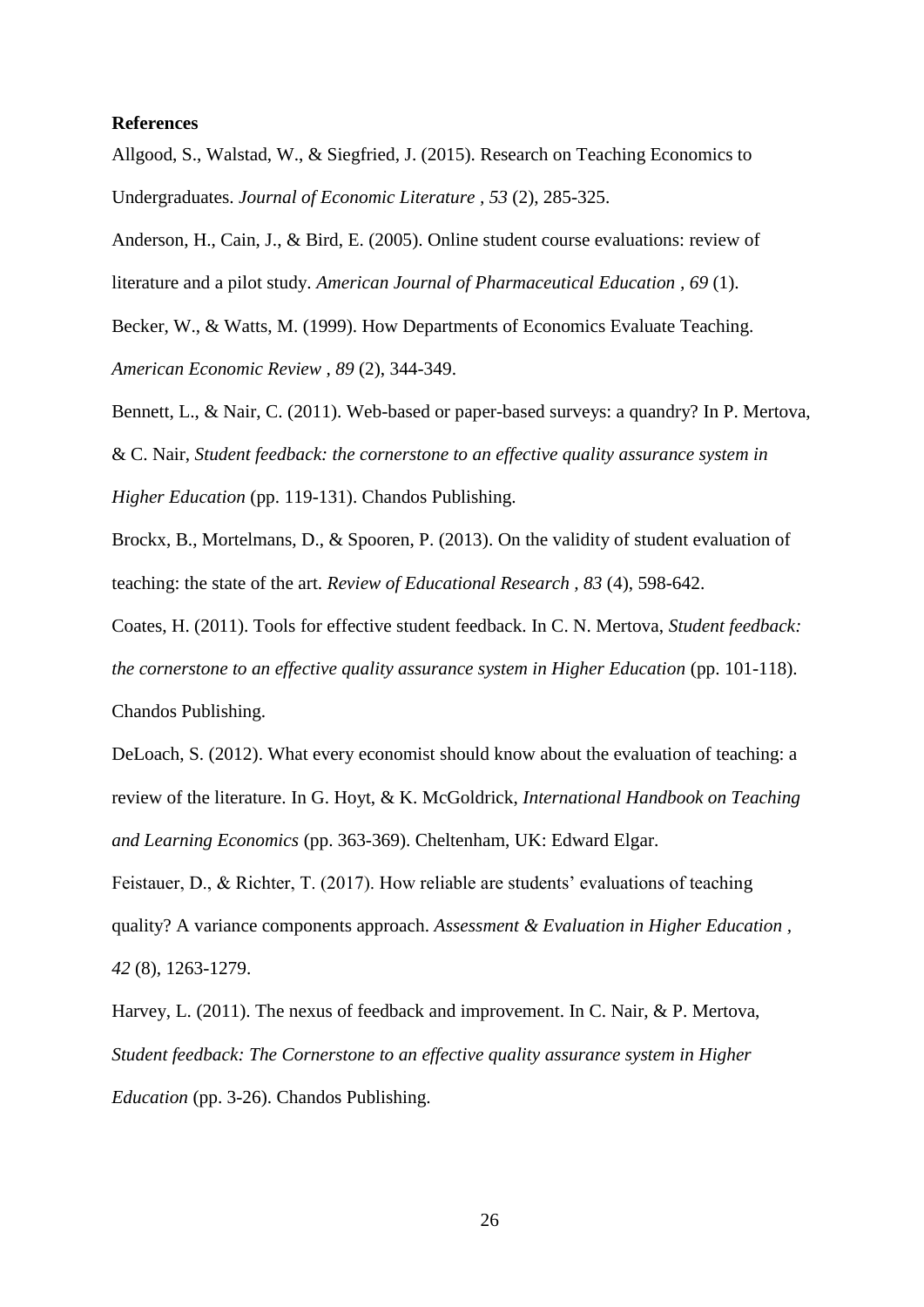Kadhila, N., & Nyathi, F. (2015). A critical analysis of using student evaluation feedback to enhance students' experience of teaching and learning: Closing the loop. *Journal of Studies in Humanities and Social Sciences , 4* (1&2), 1-9.

Mertova, P., & Nair, C. (2011). *Student Feedback: The Cornerstone to an effective quality assurance system in Higher Education.* Chandos Publishing.

Norris, J., & Conn, C. (2005). Investigating Strategies for Increasing Student Response Rates to Online Delivered Course Evaluations. *Quarterly Review of Distance Education , 6* (1), 13- 29.

Uttl, B., White, C., & Gonzalez, D. (2017). Meta-analysis of faculty's teaching effectiveness: Student evaluation of teaching ratings and student learning are not related. *Studies in Educational Evaluation , 54*, 22-42.

Weinberg, B., Hashimoto, M., & Fleisher, B. (2009). Evaluating Teaching in Higher Education. *Journal of Economic Education , 40* (3), 227-261.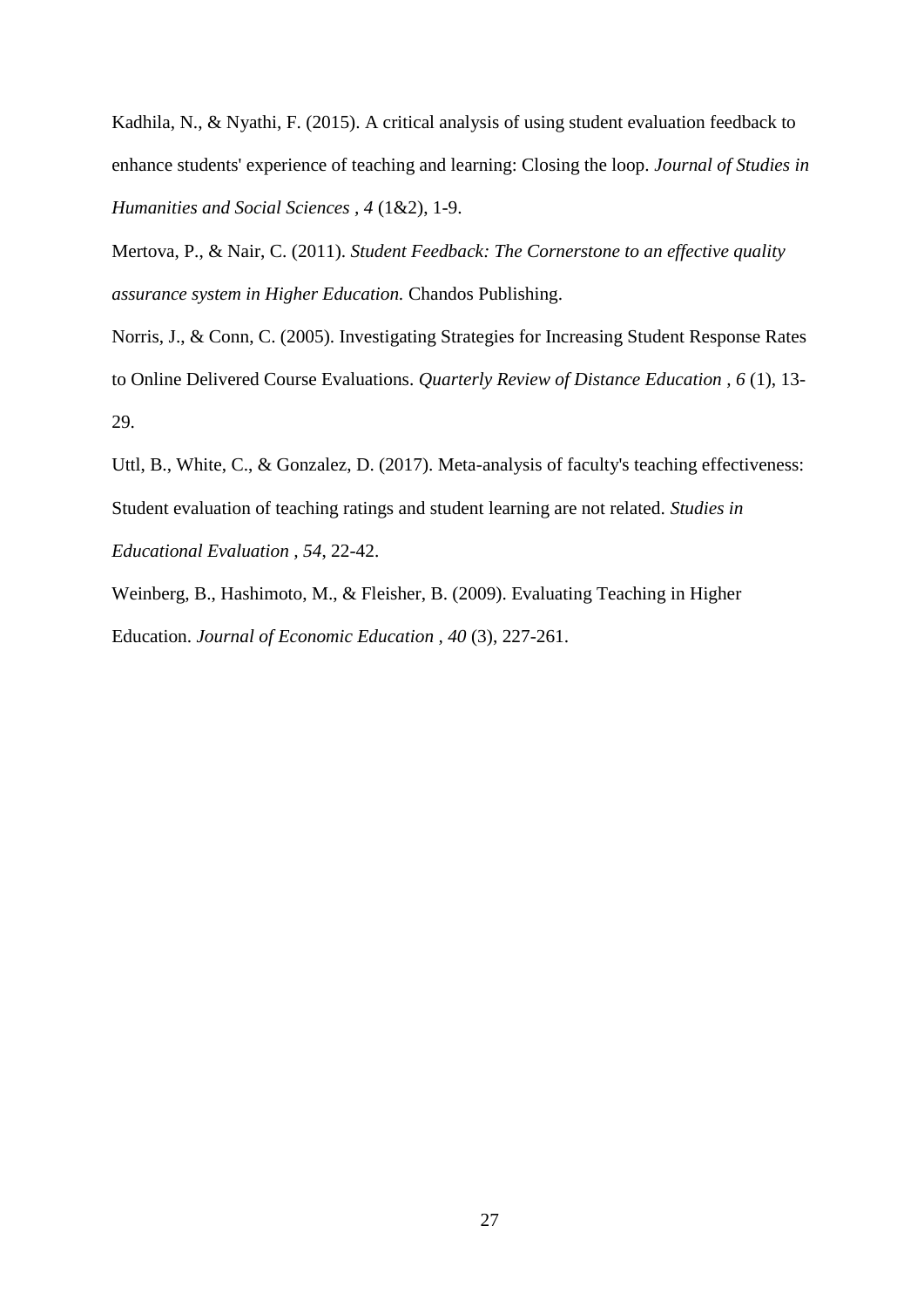### <span id="page-27-0"></span>**Appendix A: List of Questions on End of Term Survey**

| 1. | The lectures were useful to my understanding of the module                                        |
|----|---------------------------------------------------------------------------------------------------|
|    | disagree $\Box$ neither agree nor disagree $\Box$<br>agree                                        |
| 2. | It was clear what reading was required                                                            |
|    | disagree<br>neither agree nor disagree<br>$\Box$<br>$\Box$<br>agree                               |
| 3. | The slides or other visual material were adequate $&$ well-prepared                               |
|    | disagree $\Box$ neither agree nor disagree<br>agree<br>п<br>П                                     |
| 4. | The module Moodle page was useful                                                                 |
|    | disagree<br>neither agree nor disagree<br>$\Box$<br>$\Box$<br>agree                               |
| 5. | The course connected well with the pre-requisites                                                 |
|    | disagree $\Box$<br>neither agree nor disagree<br>п<br>$\Box$<br>agree                             |
| 6. | My lecturer was easily contactable during his/her office hours                                    |
|    | $\Box$<br>neither agree nor disagree<br>disagree<br>$\Box$<br>agree<br>П                          |
| 7. | The Practical/Demo lecture sessions were useful to my understanding of the course (if applicable) |
|    | neither agree nor disagree $\Box$<br>$\Box$<br>disagree<br>agree<br>$\Box$                        |
| 8. | I had a clear understanding of the standards required in my assessed work                         |
|    | $\Box$<br>neither agree nor disagree<br>disagree<br>$\Box$<br>$\Box$<br>agree                     |
| 9. | I would recommend this module to other students                                                   |
|    | neither agree nor disagree<br>disagree<br>$\Box$<br>$\Box$<br>agree<br>$\Box$                     |
|    | 10. The pace of the lectures was                                                                  |
|    | Too low $\square$<br>About right $\Box$<br>Too high<br>П                                          |
|    | 11. The difficulty of the coursework was                                                          |
|    | Too low $\Box$ About right $\Box$<br>Too high<br>П                                                |
|    | 12. The quantity of coursework was                                                                |
|    | About right $\Box$<br>Too high<br>Too low $\Box$<br>П                                             |
|    | 13. OVERALL                                                                                       |

This should be your summary on a 5-point scale of your total experience of the module: lectures, classes, reading, coursework and organisation. Please rate on a scale of 1-5 where 1=Very poor and 5=Very good

> 1 2 3 4 5 ☐ ☐ ☐ ☐ ☐

#### **14. FREE COMMENTS**

Please write 2 things you liked about the course and 2 things you think could be improved.

If you ticked "disagree", "too low", or "too high" to any question, please elaborate:

For example, for Q. 4, if you disagree please elaborate on how the Moodle page could be improved (more information, better organised, etc.).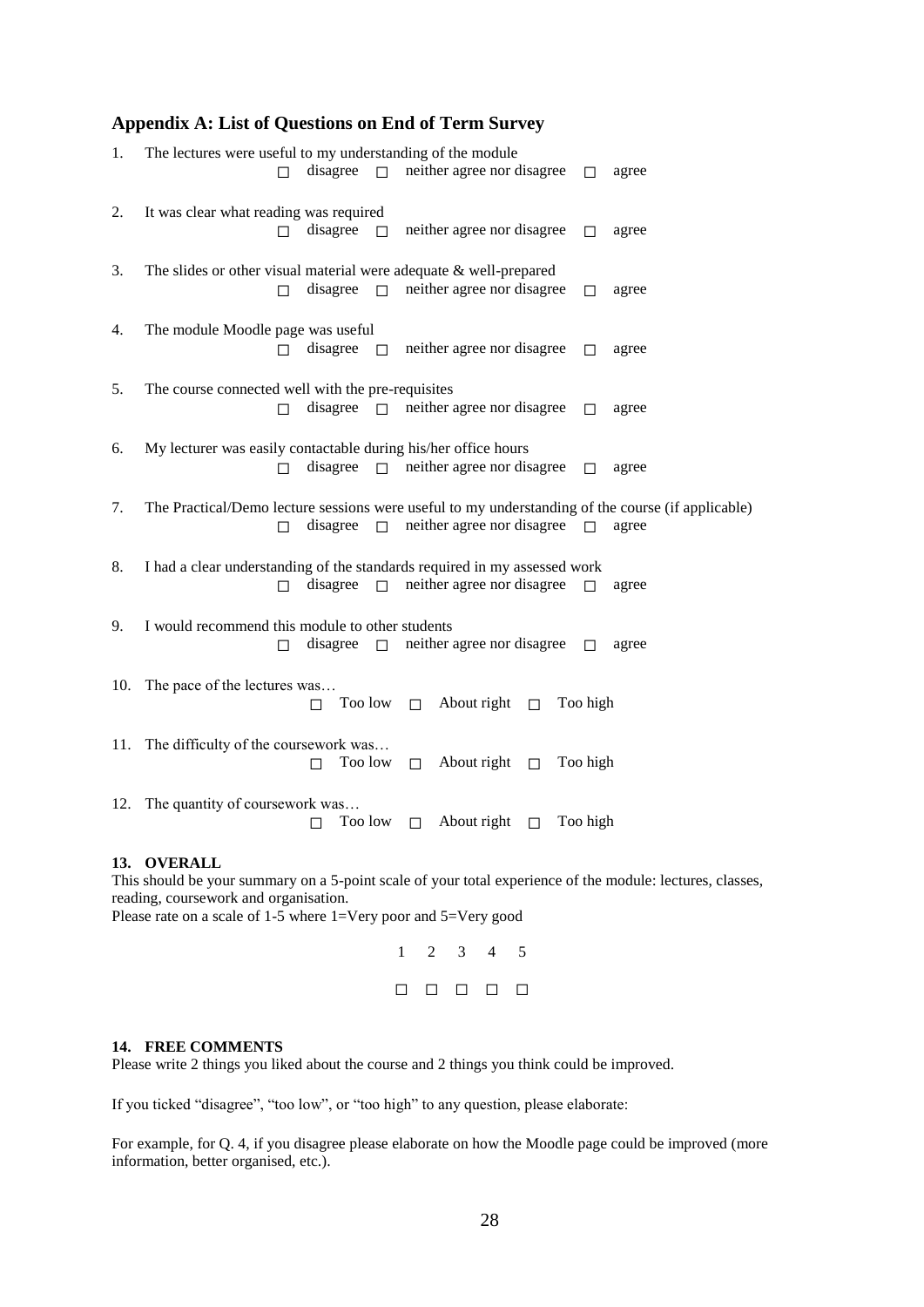# <span id="page-28-0"></span>**Appendix B: Moodle and Opinio Survey Layouts**



## Figure B1: Moodle Questionnaire



Powered by Opinio

Figure B2a: First page of Opinio survey